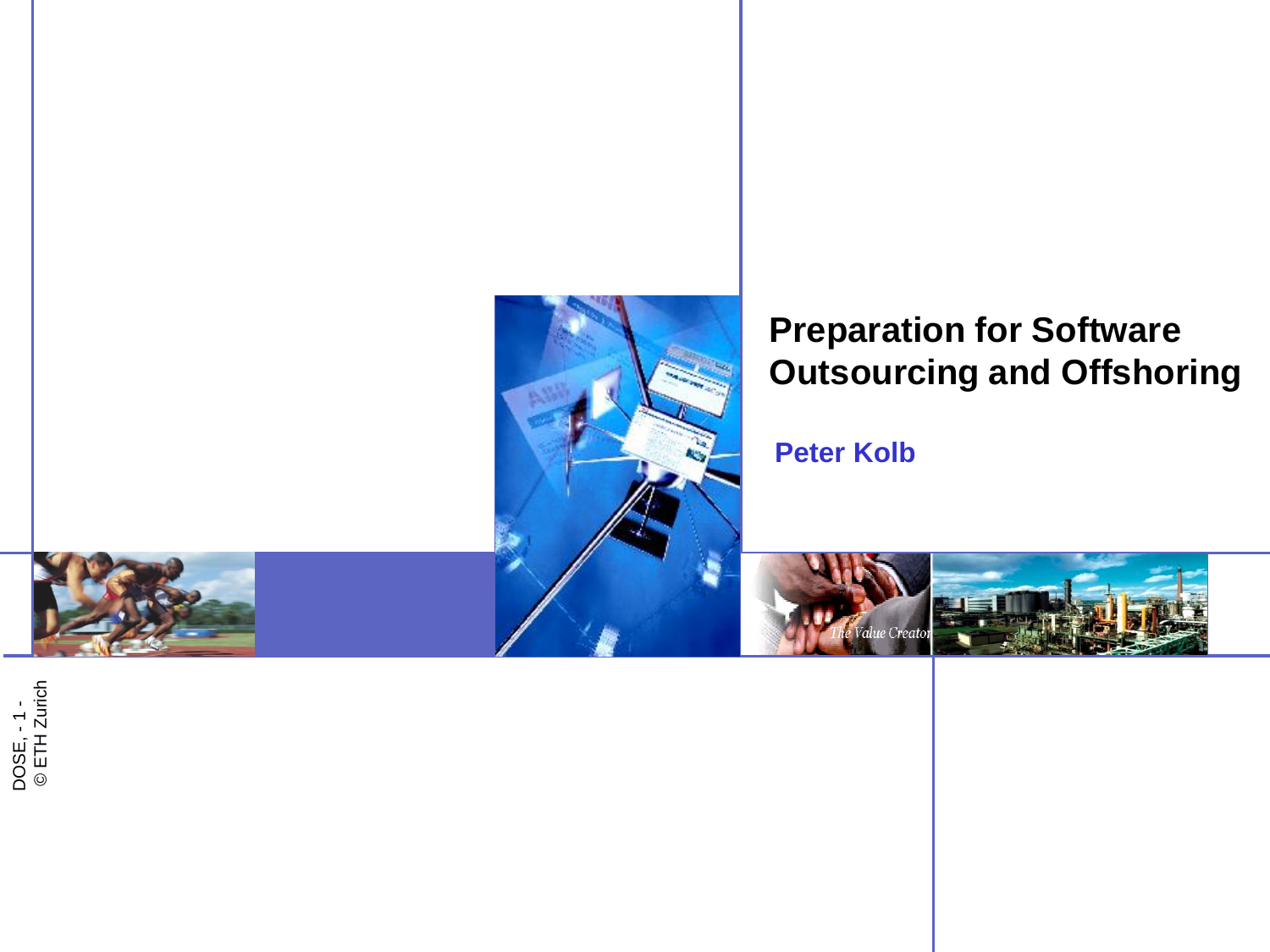### **This module will enable the participant to:**

Prepare a decision basis for software outsourcing and offshoring.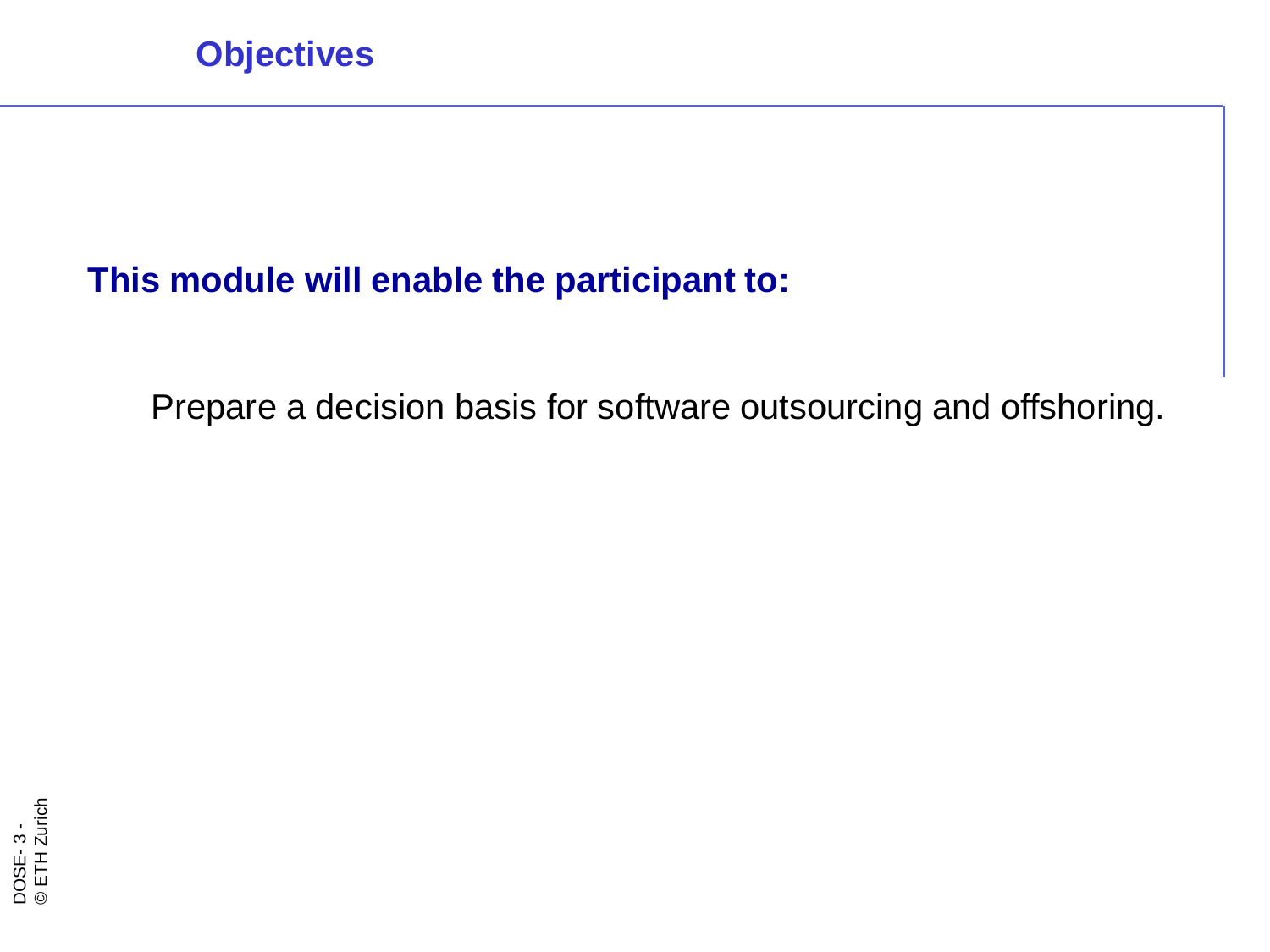- Definition and Categories for Software Development **Outsourcing**
- Strategy for Outsourcing
- Gartner Cost Model for Software Outsourcing

**Summary**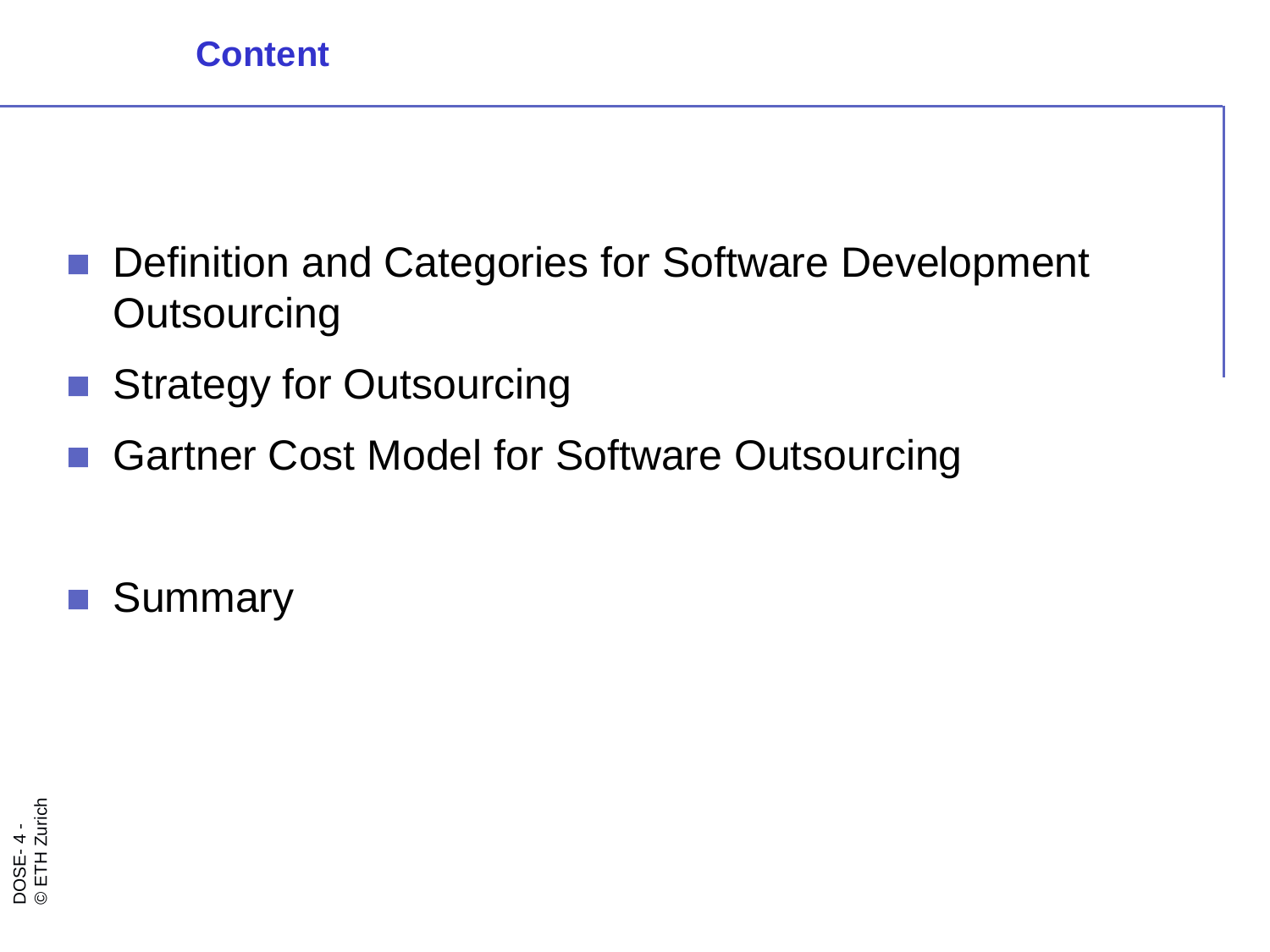What is «development outsourcing» ?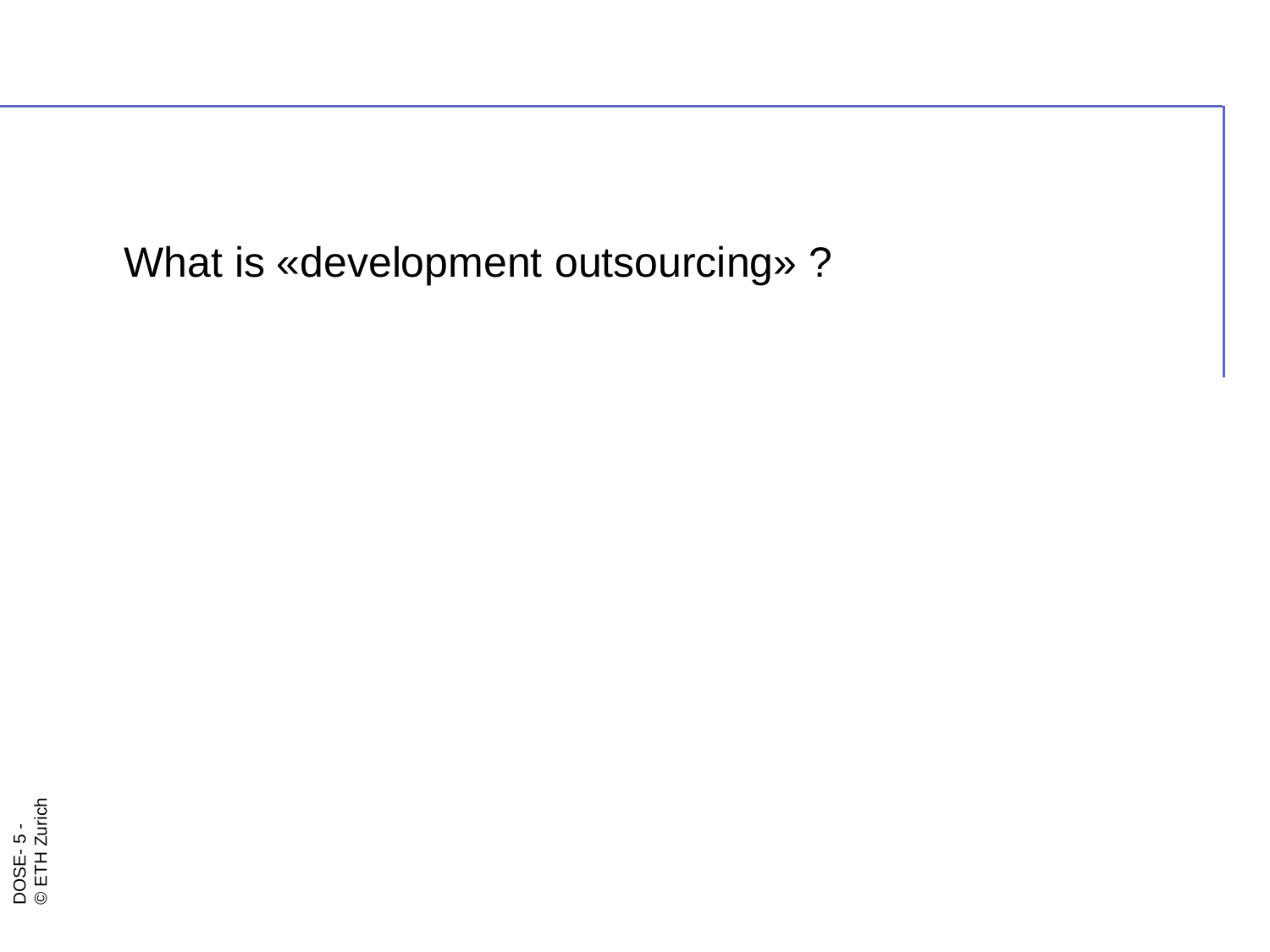Der Begriff "Outsourcing" wurde 1996 bei der Wahl des deutschen Unwort des Jahres von der Jury bezeichnet als:

Imponierwort, das der Auslagerung/Vernichtung von Arbeitsplätzen einen seriösen Anstrich zu geben versucht

DOSE- 6 - © ETH Zurich http://www.unwortdesjahres.net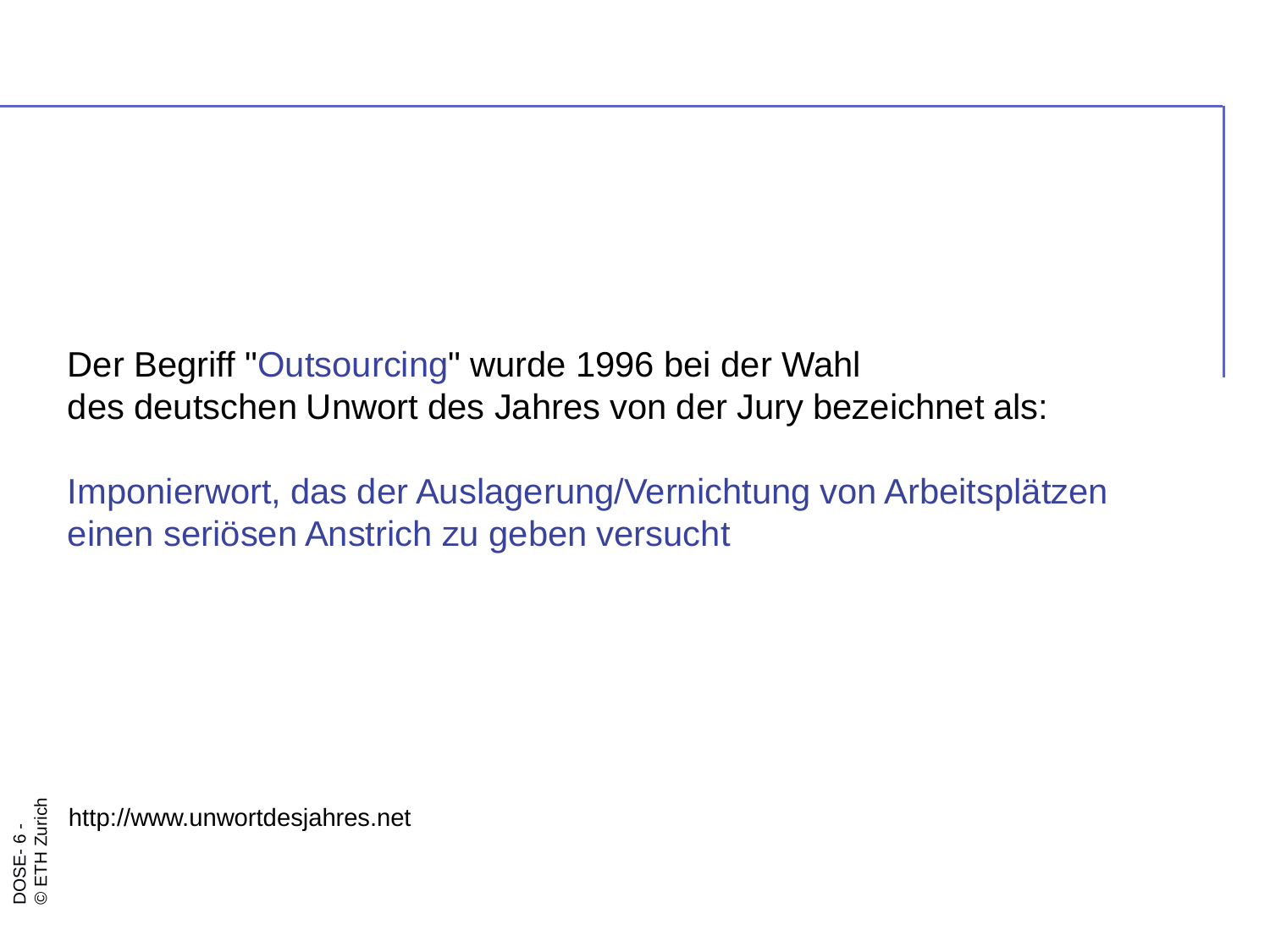### **Development of Outsourcing over the Last 15 Years From «Cowboy Cost Saving» to «Best-Sourcing»**

| <b>Over-Expectation</b>                                                                            | <b>Disillution</b>                                                                        | Insight<br>Time                                         |
|----------------------------------------------------------------------------------------------------|-------------------------------------------------------------------------------------------|---------------------------------------------------------|
| 2005                                                                                               | 2010                                                                                      | 2012                                                    |
| <b>Outsourcing Strategies</b><br><b>Process Setup</b><br>From Outsourcing to<br><b>Subsidaries</b> | It's all not so easy!<br>Diversifications of<br>Continue / Stop<br><b>Dual Strategies</b> | Optimally<br><b>Distributed</b><br><b>Managed Risks</b> |
| <b>CMMI Level 3-5</b><br>Stable business climate                                                   | <b>Process Optimizations</b><br>- Def. Transition Points<br>- Agile Methods               |                                                         |
| 2000                                                                                               | utilized by Indian diaspora                                                               | - Outsourcing=Distributed                               |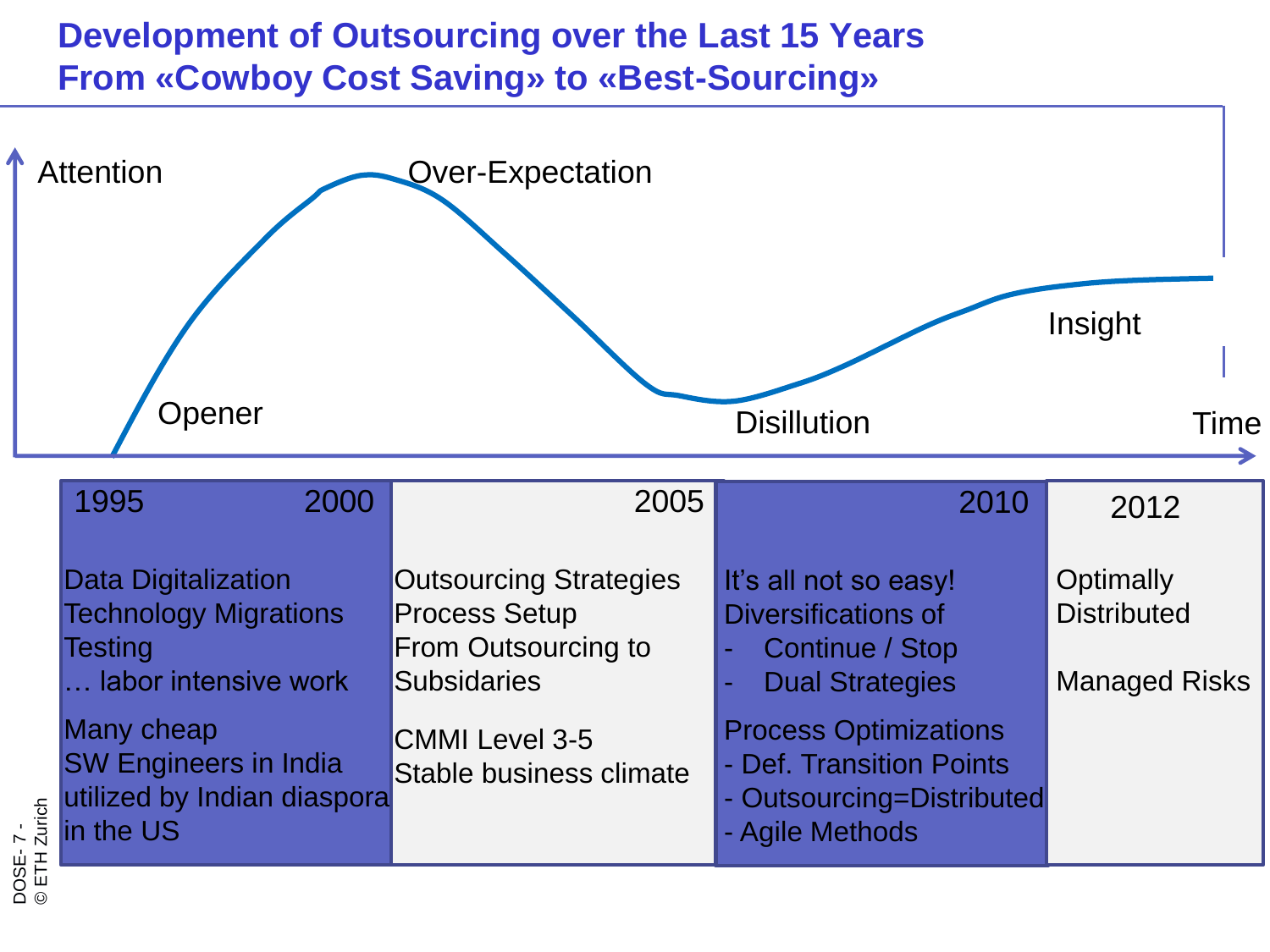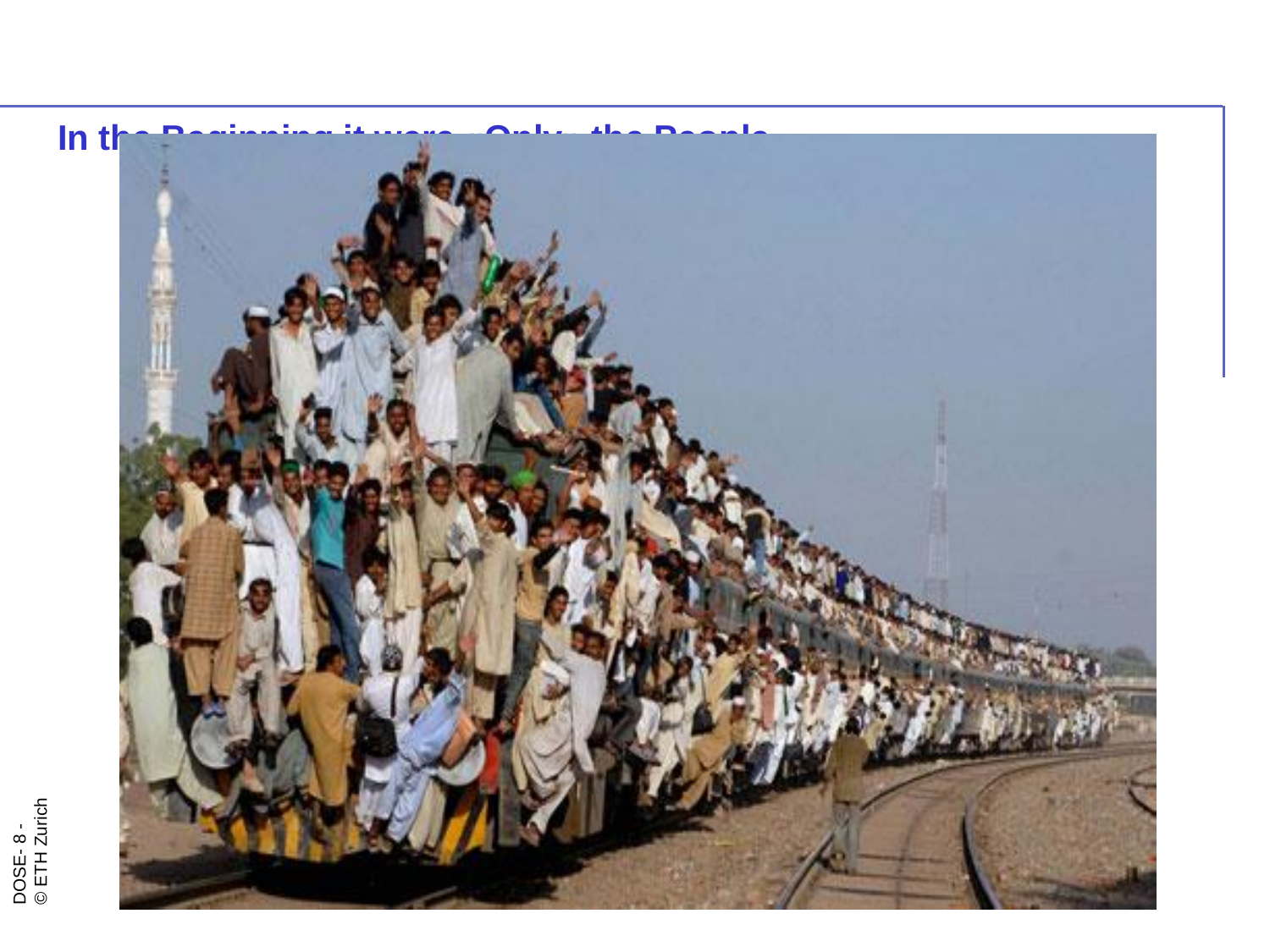#### **Bangalore Today The Garden City turned into an IT Hub of India**





Bangalore IT Park



http://bangalore-reviews.com/namma-bengaluru/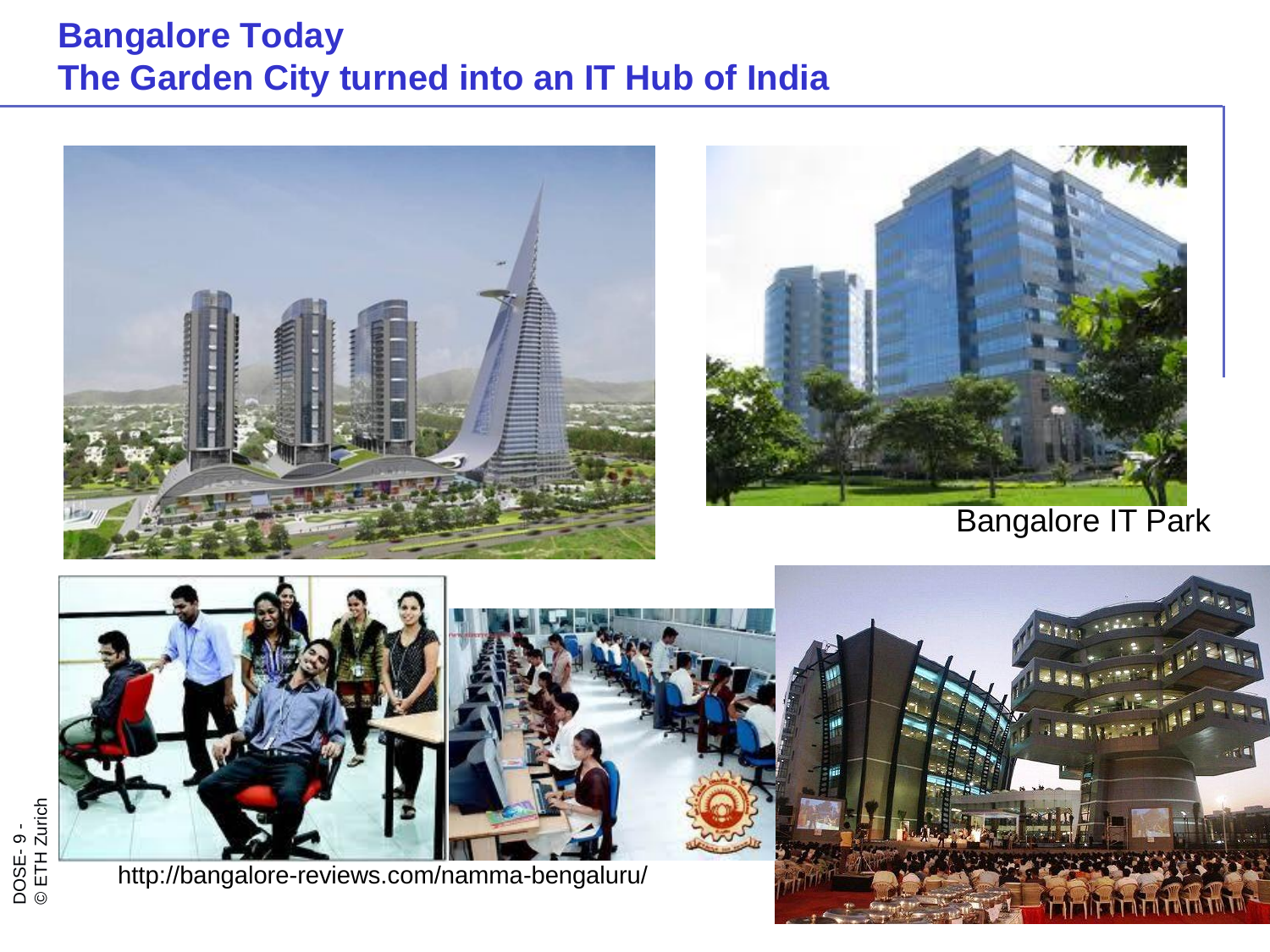#### **Outsourcing 2012: What is Best-Sourcing?**

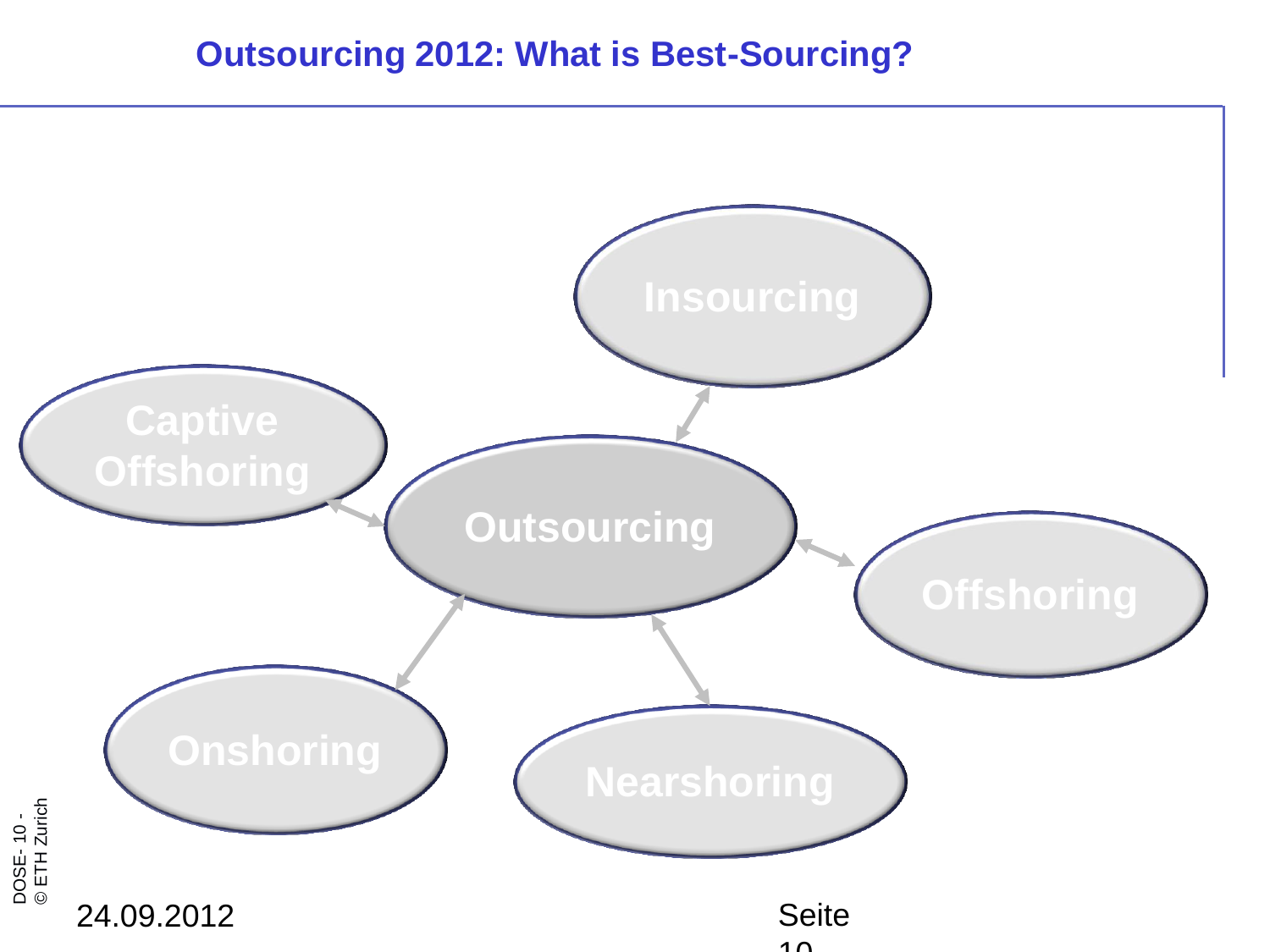### **Definitions**

### **Outsourcing**

The transfer of a business process (e.g. application development) from company control to an external third-party provider that, in turn, owns, administers and manages the selected process(es) based on defined and measurable performance metrics.

## **Offshoring**

The process of moving a company's business operations, whether production, manufacturing or services, to a location overseas, usually through a third-party provider (third-party offshoring). The relocation generally occurs from developed countries where labor costs are high to developing or emerging nations where labor is considerably less expensive and more readily available. The economic logic is to reduce bottlenecks and costs, and the idea is that countries should freely trade the items that cost the least for them to produce.

# Captive Offshoring

Offshoring in which a company creates its own captive site or subsidiary at an offshore location and staffs it with locals who become the company's own employees. This practice enables companies to take advantage of the financial benefits that arise from cheaper labor, resources and tax benefits, while assuming greater resource control and more effectively managing and protecting their intellectual property. Because of the high overhead and management costs associated with captive offshoring, it has been limited mainly to the largest multinational corporations.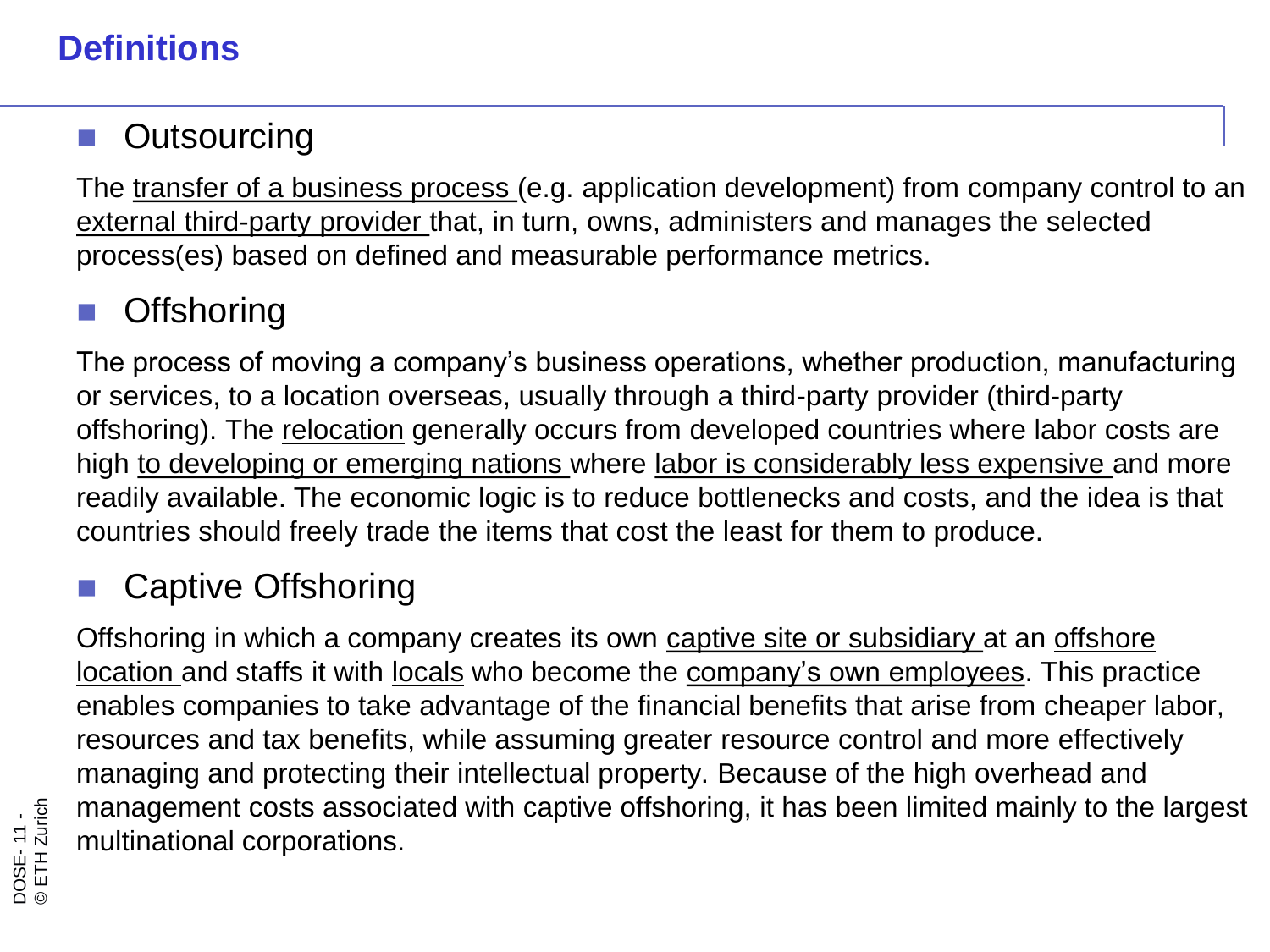## **IT Outsourcing Categories**

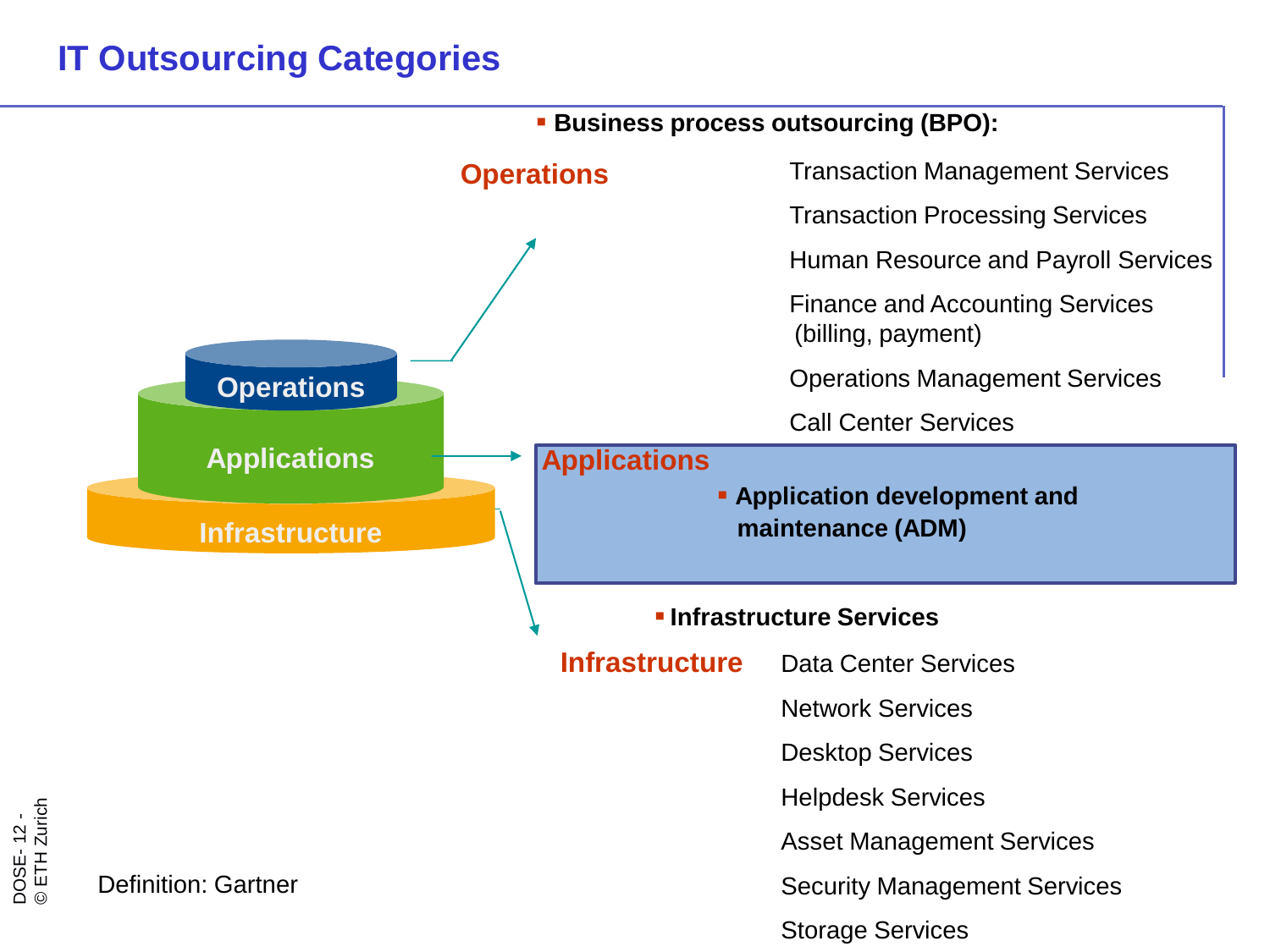- Categories for Software Outsourcing
- Strategy and Decision for Outsourcing
- Gartner Cost Model for Software Outsourcing
- **Summary**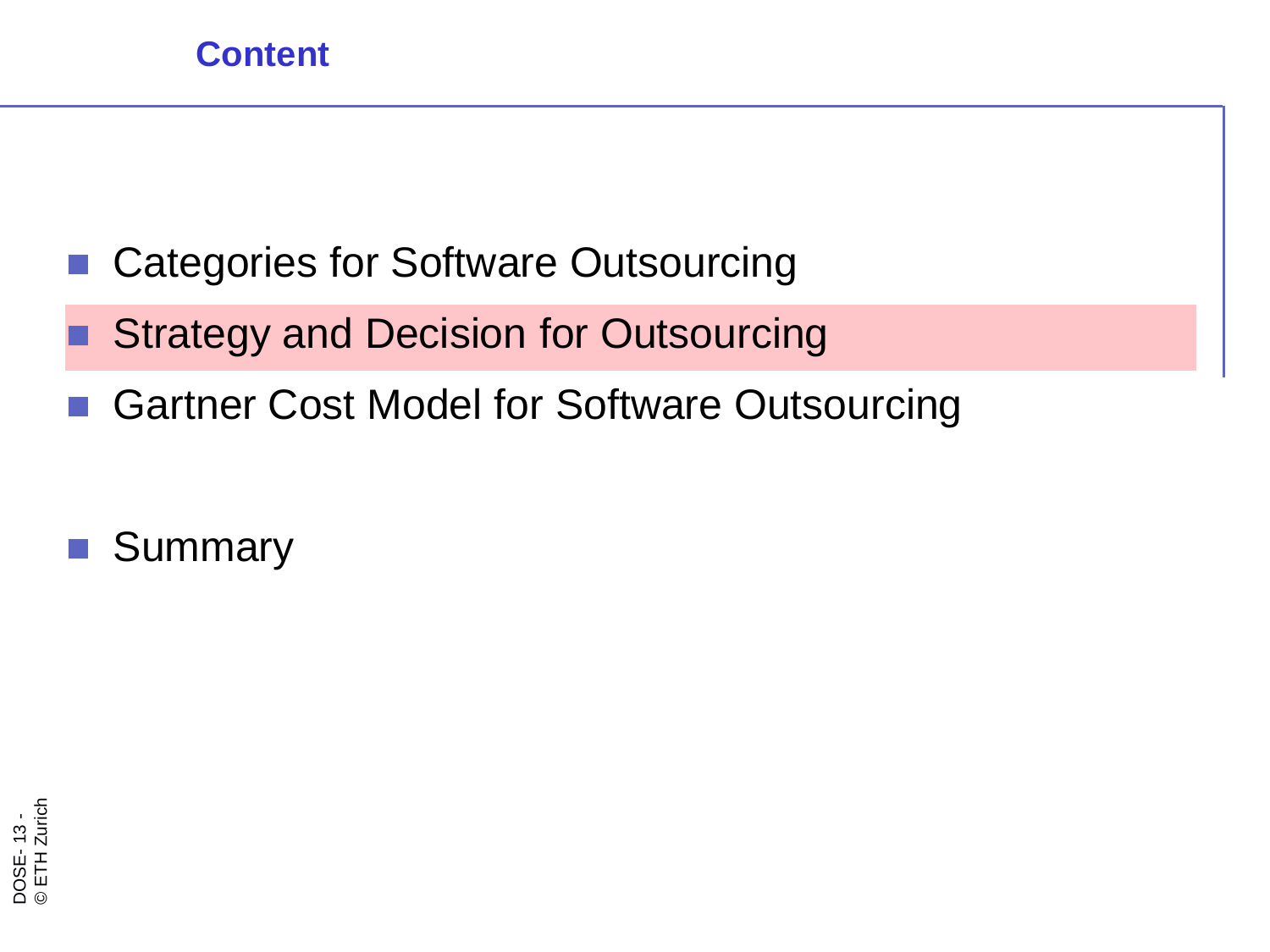■ How do we utilize «distributed development» best?



24.09.2012 Seite

 $\begin{array}{cc} 1 & 1 \\ 1 & 1 \end{array}$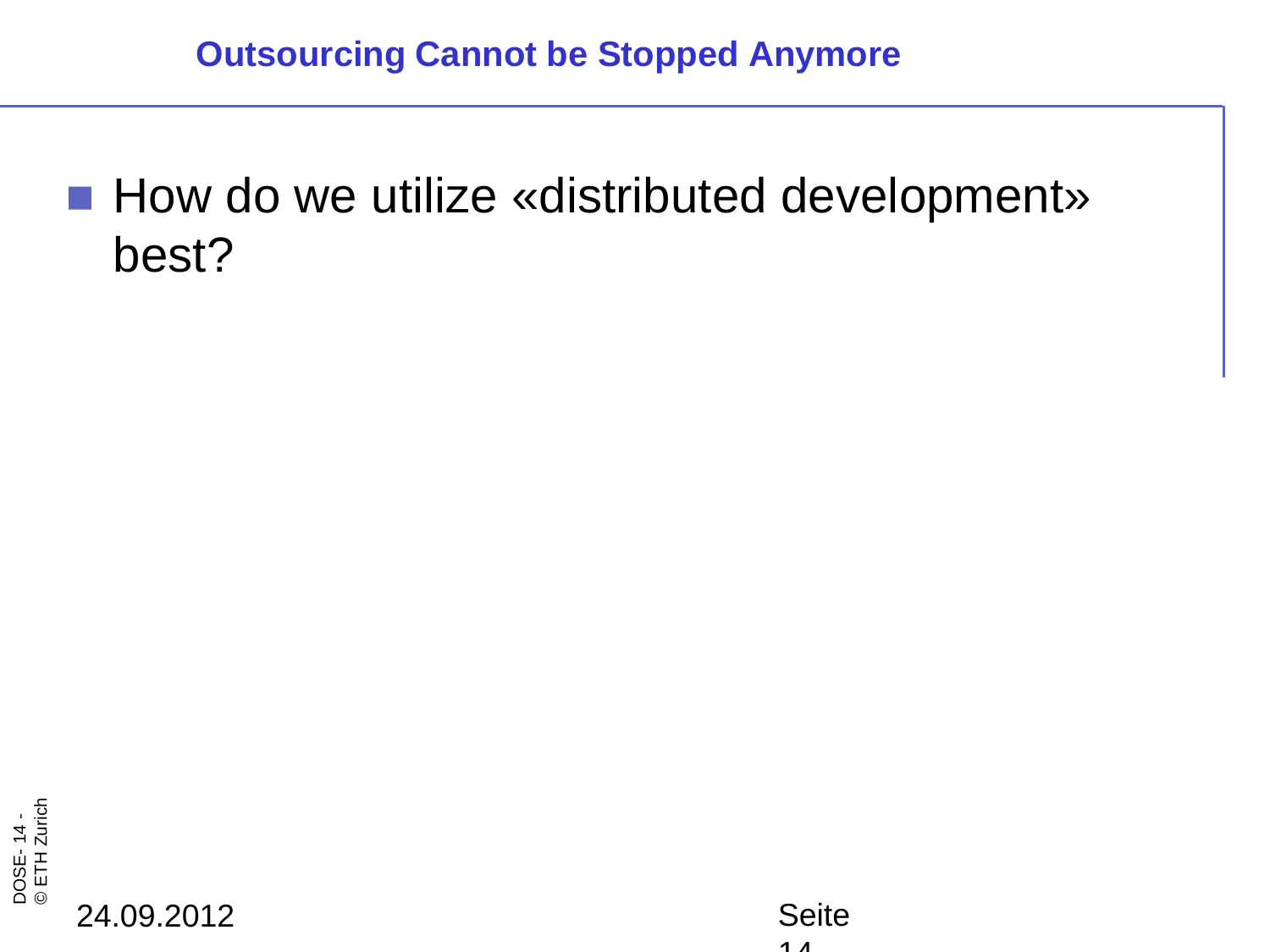| <b>Business</b>                            | • Core business vs. commodity                                        |
|--------------------------------------------|----------------------------------------------------------------------|
| <b>Aspects</b>                             | • Perceived customer value vs. must have                             |
| Operational                                | • IT security critial vs. non-sensitive data                         |
| <b>Aspects</b>                             | • Reliability, maintainability                                       |
| Application<br>Lifecycle<br><b>Aspects</b> | • Technical fit to existing IT<br>• Packaged vs. customized solution |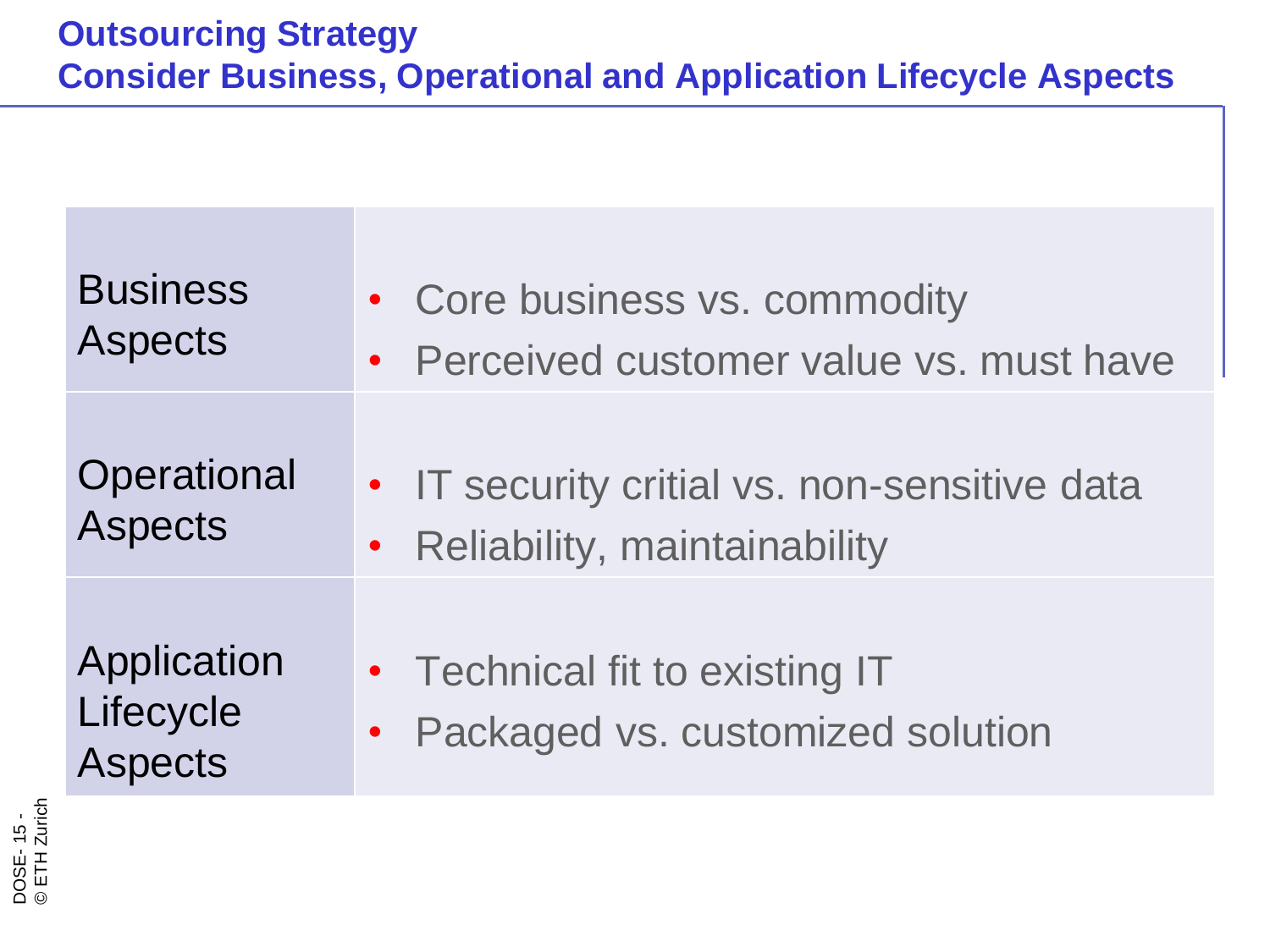- What Business are you in? What are the drivers?
- What is your differentiator?
- Which competence is key to your business?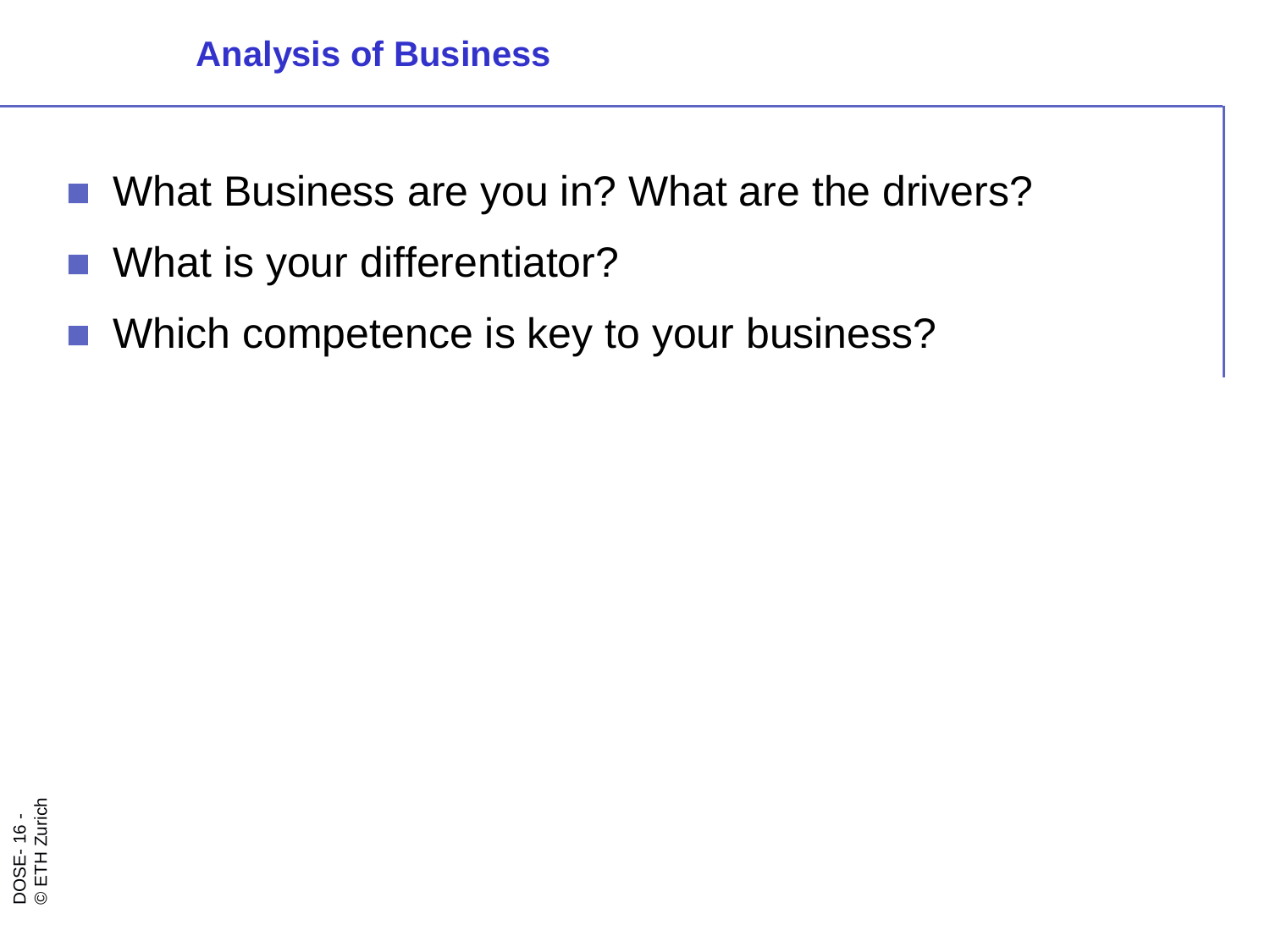### **Strategic Approach to Application Outsourcing**

- Application outsourcing strategies
	- Technical issues
		- **Improve service levels to end users**
		- **Access to critical technical skills and resources**
		- Upgrade applications quality, processes and methods
	- **Business issues** 
		- Reduce cost
		- Ensure scalability of resources to business needs
		- Focus on core business

#### Medium size enterprises act more tactical than large enterprises:

- 40 % seek intermediate results/benefits through outsourcing (compared to 30% in large enterprises)
- 60 % look for long-term payback (compared to 70% in large enterprises)



Source: Gartner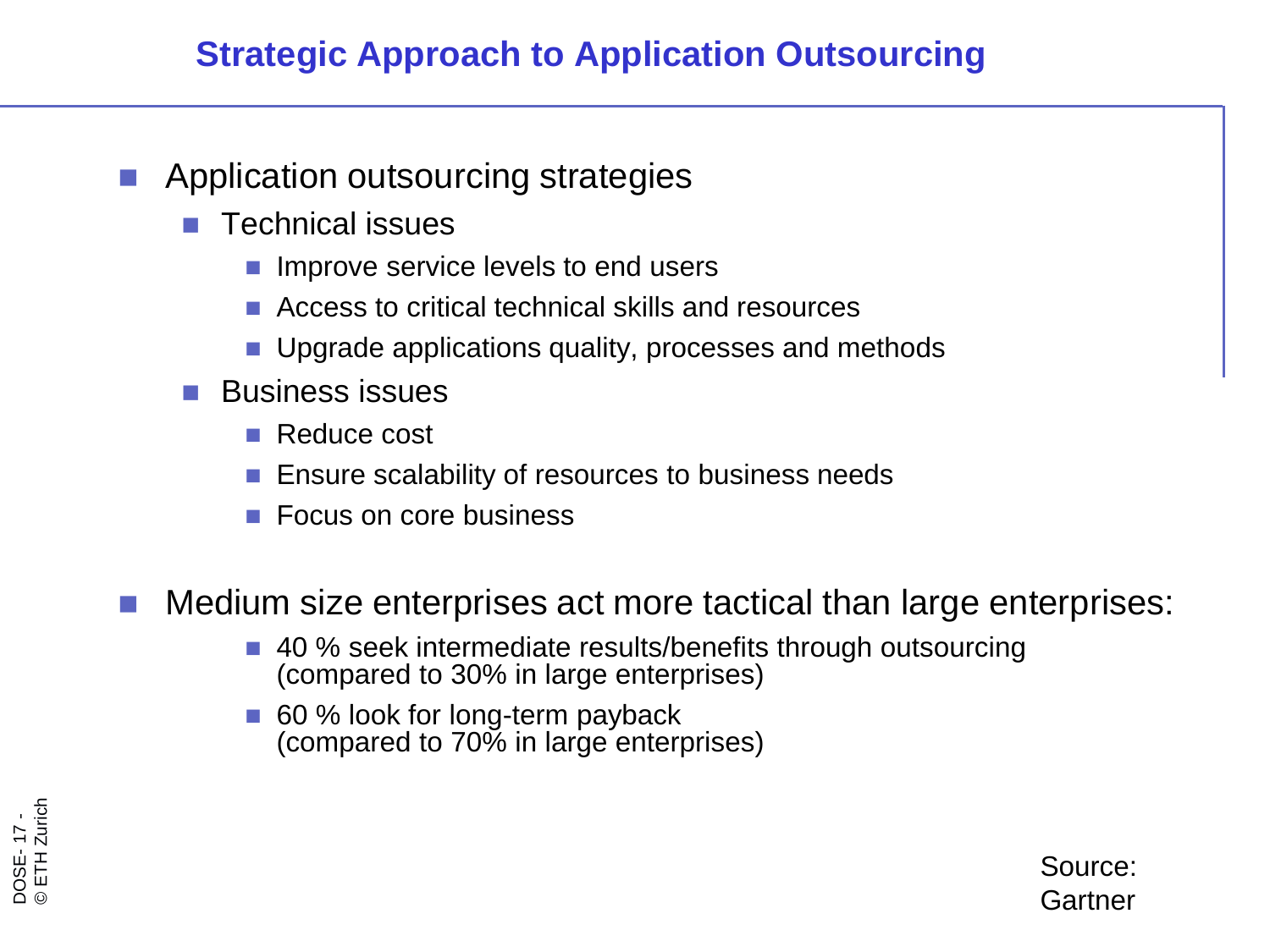| <b>Unique</b>     |  |                                         |                              |
|-------------------|--|-----------------------------------------|------------------------------|
|                   |  | <b>ERP</b> integration                  | User interface design        |
| Task<br>features  |  | <b>Report creation</b>                  | Prototype systems            |
|                   |  | <b>Migration from</b><br>legacy systems | Application<br>management    |
| <b>Repeatable</b> |  | <b>Well specified</b><br>requirements   | Customization of<br>products |
|                   |  | <b>_OW</b>                              | <b>High</b>                  |

Level of user interaction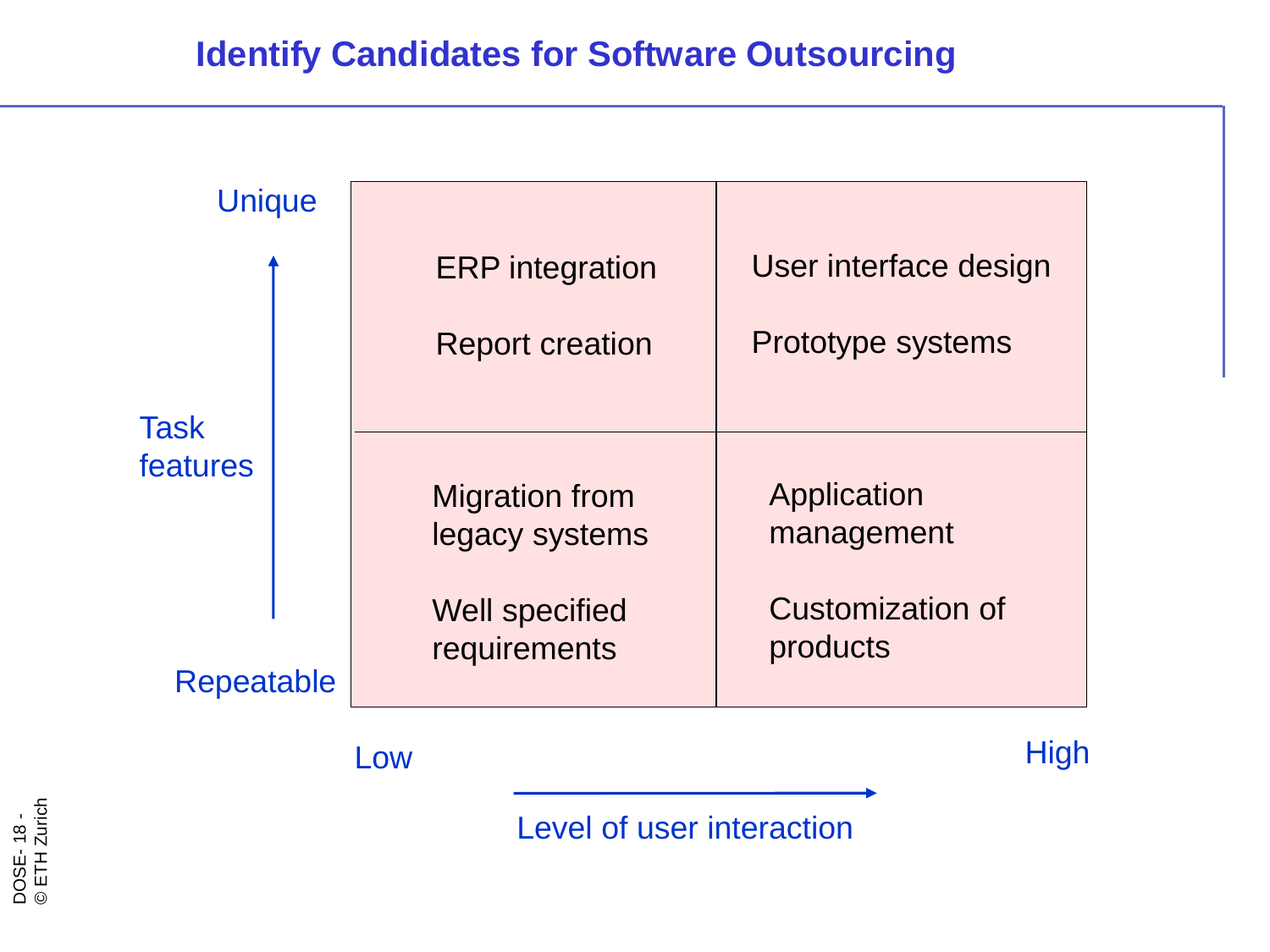### **Application Outsourcing Inhibitors**

- Top three inhibitors to outsource
	- High costs associated with outsourcing
	- Security issues
	- Cost savings not realized
- Top fear
	- **Loss of control and cost guarantees**
- Other things to consider
	- Cultural differences, language
	- Geopolitical and social instability
	- **Intellectual property protection**
	- Loss of technical expertise and business knowledge



**Gartner**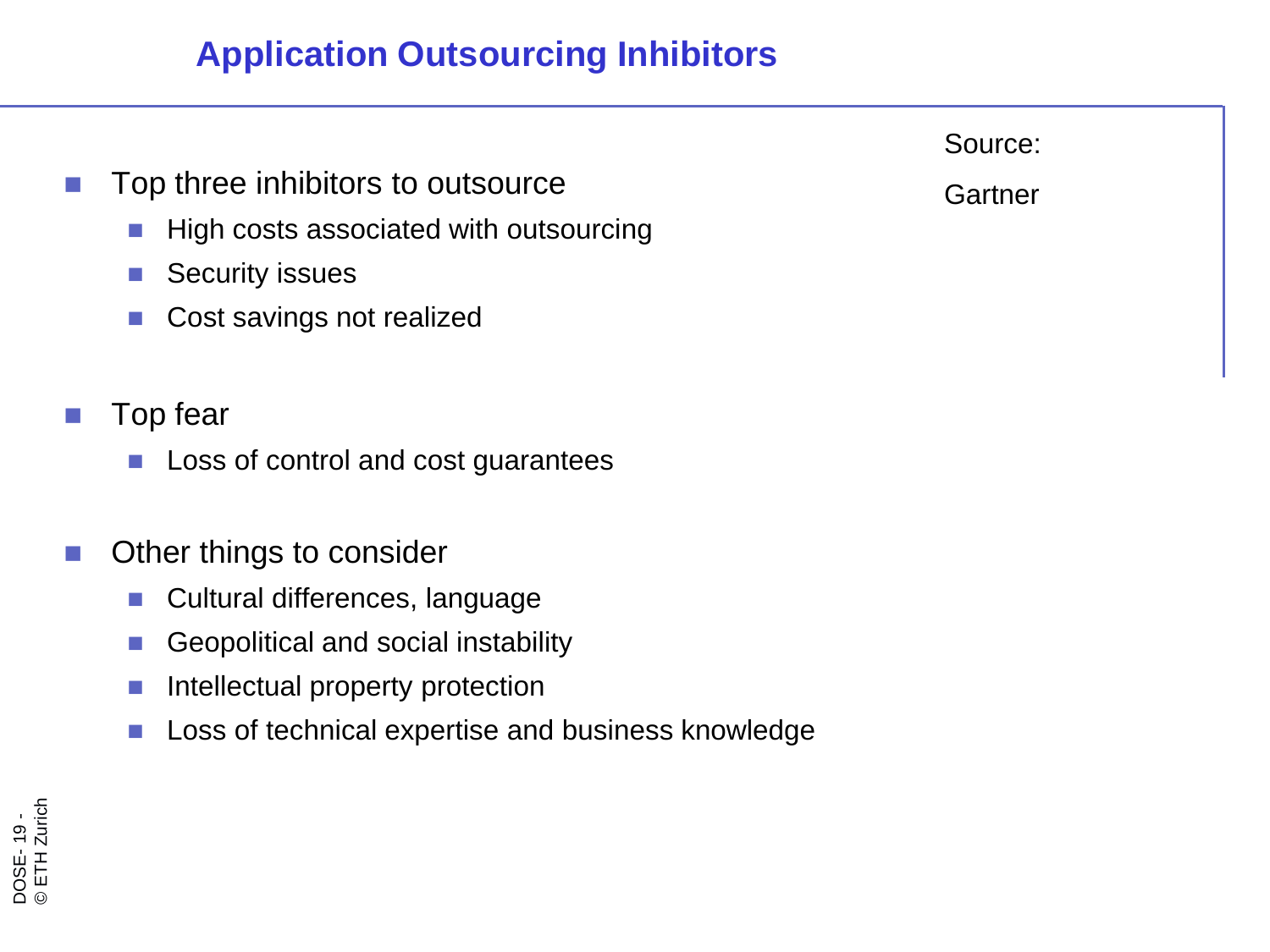#### **Vendor Selection**

- Identification of Outsourcing Candidates
	- Recommendations 63%
	- **Past direct relationships** 67%
	- **Presence at industry conferences** 40%
- Vendor Selection Criteria
	- Quality and Cost
- Decision makers
	- Medium size enterprises: IT Managers
	- Large enterprises: group of CIO, IT manager, BU manager, procurement officer

DOSE- 20 -<br>© ETH Zurio ETH Zurich

Source:

**Gartner**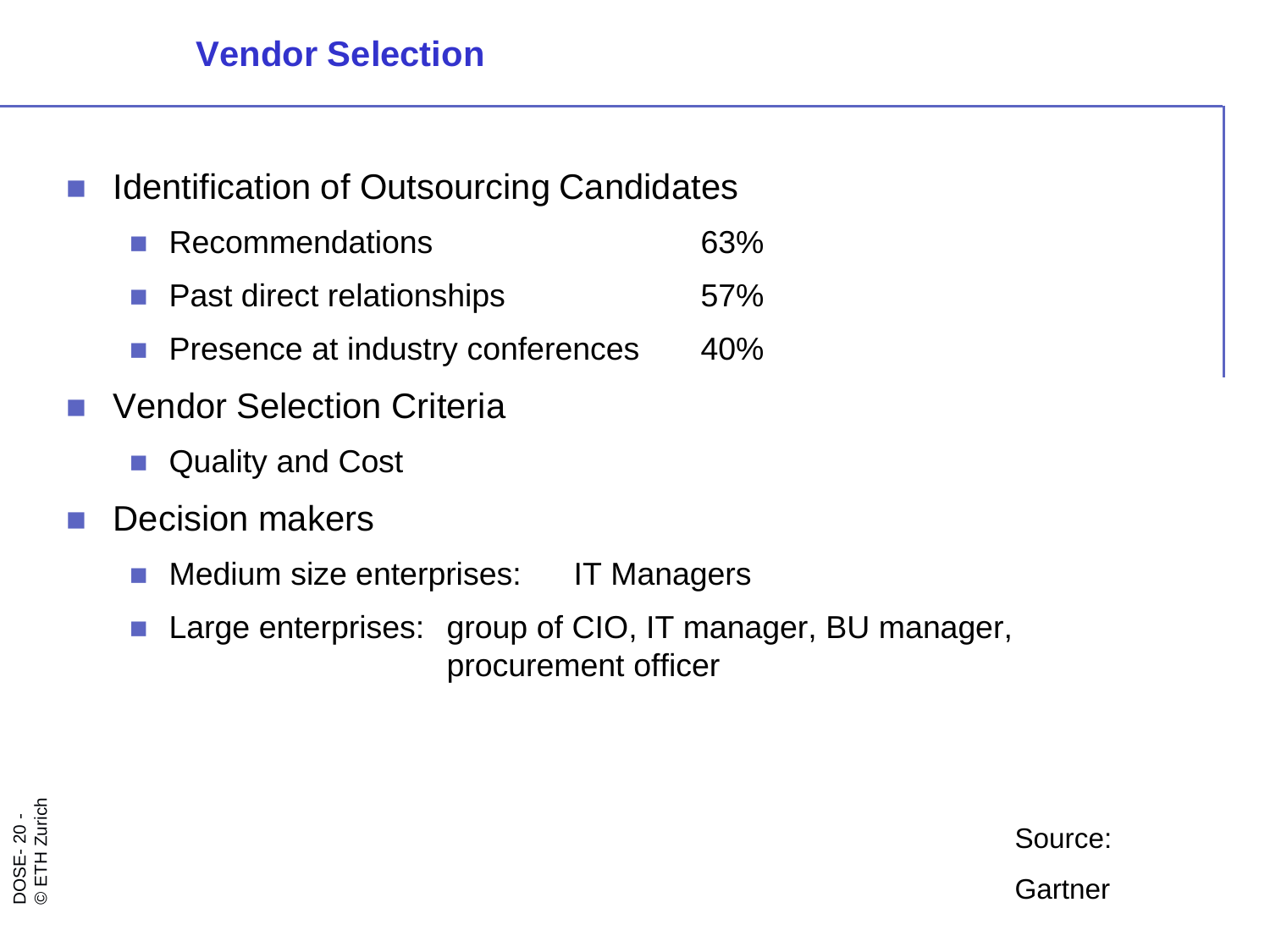- Categories for Software Outsourcing
- Strategy and Decision for Outsourcing
	- Gartner Cost Model for Software Outsourcing
- **Summary**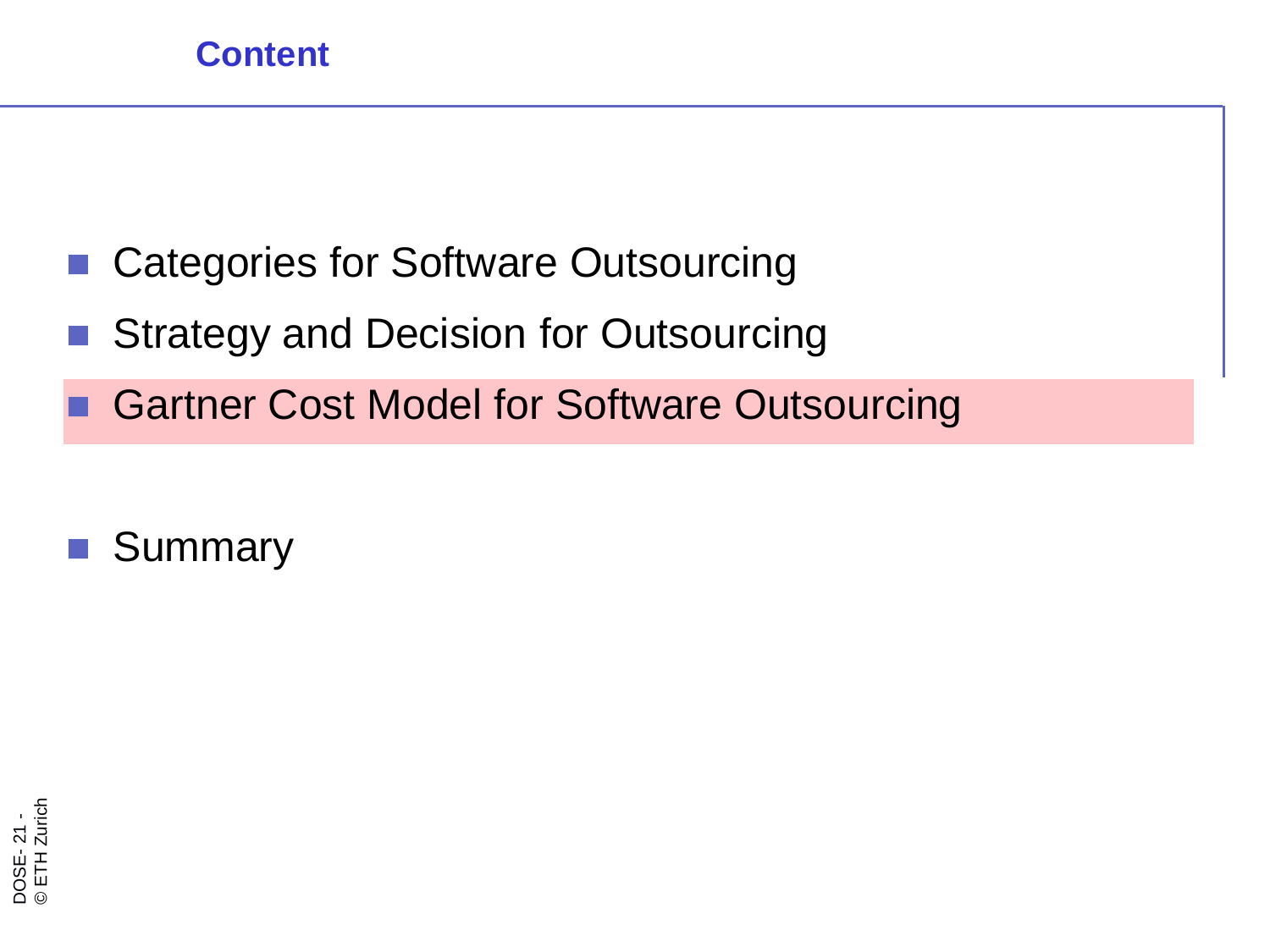### **The Application Development Outsourcing Cost Model**

- Typical questions when searching best resources for a project:
	- Should the enterprise use its own staff or the staff of an external service provider (ESP)?
	- Should the staff be located on-site (co-located with the enterprise users), off-site (in the same country) or offshore?
	- If offshore, in what countries?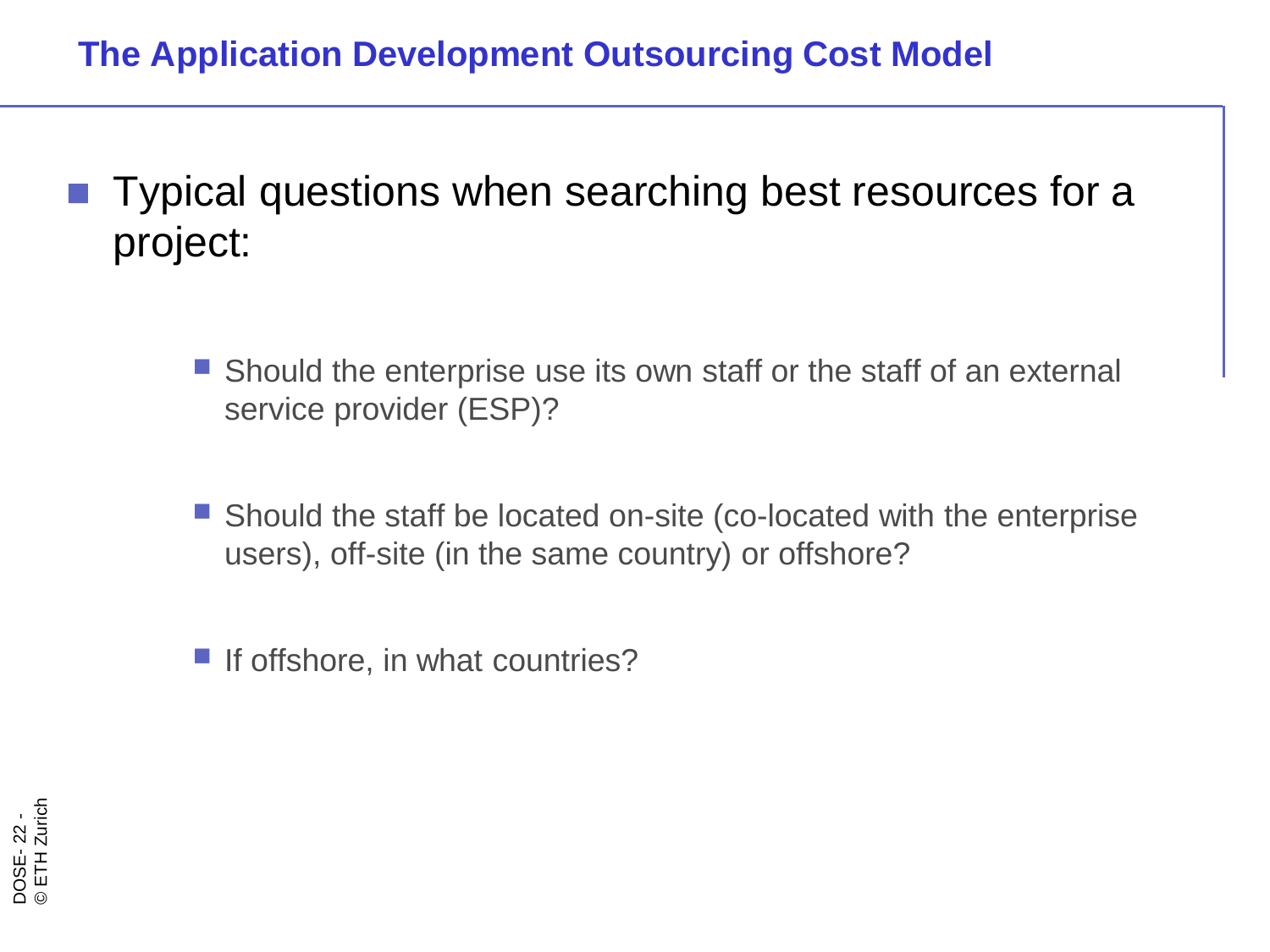#### **The Application Development Outsourcing Cost Model**

- In search of cost-efficiency of software sourcing, you need to answer to the following questions:
	- Why shouldn't they simply select the ESPs with the **lowest billing rates**?
	- Do off-site/offshore development realities, like
		- **geographical distances**,
		- **time-zone** differences
		- electronic, rather than face-to-face **communication** —

complicate and, thus, result in less-cost-effective software outsourcing? And if so, to what degree?

■ Can domestic ESPs successfully compete against foreign ESPs from countries with lower (often much lower) billing rates than are available in your western country?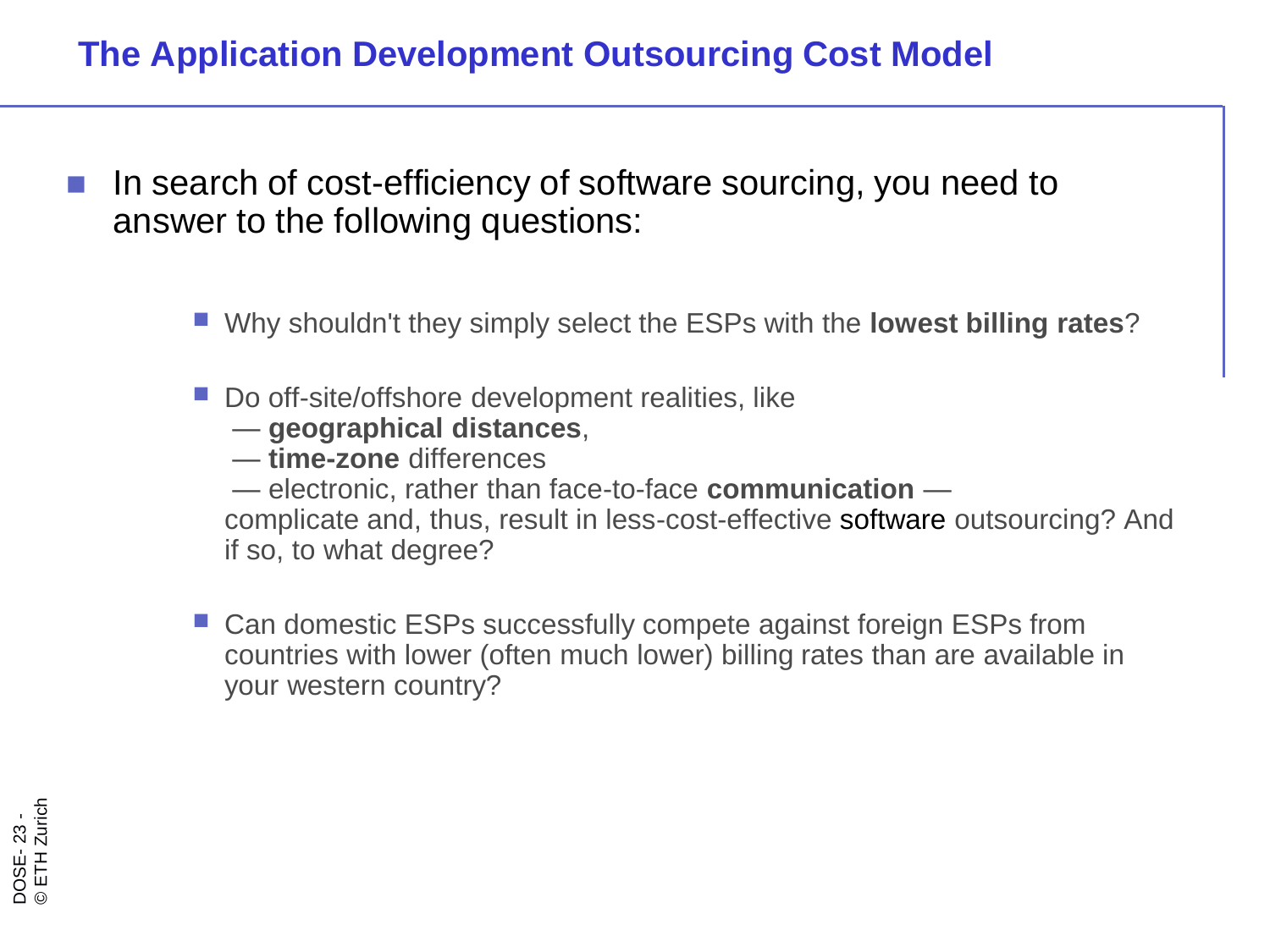#### **Driving Inputs to the Application Development Outsourcing Cost Model**



DOSE- 24 - © ETH Zurich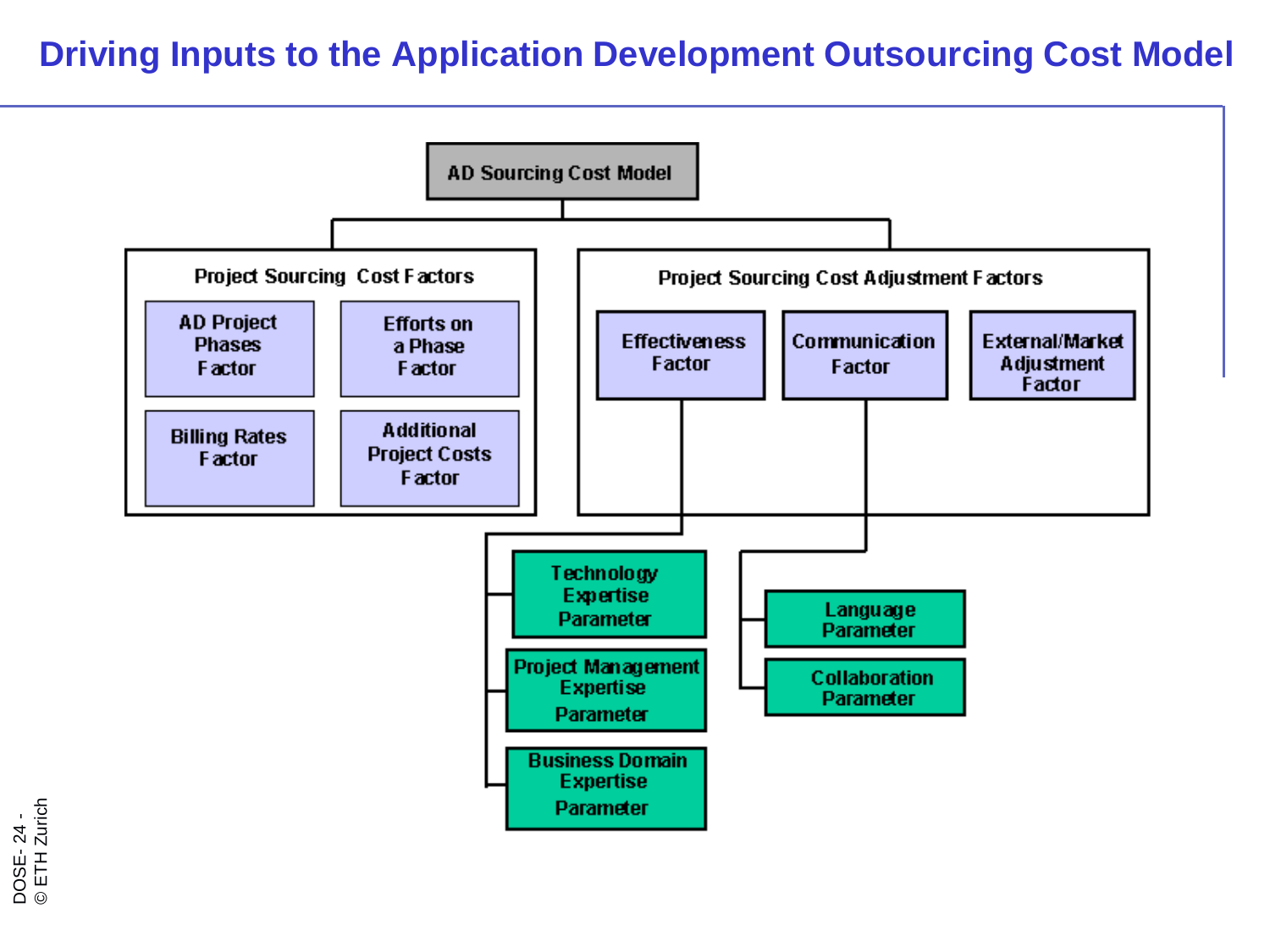## **The Application Development Outsourcing Cost Model: Realistic Expectations**

### **Saving Factors**

- Billing Rates as Saving Factor (billing and cost of labor in units relative to 1.0)):
	- U.S. enterprise 1.0 (reference)
	- In-sourced  $-1.0$  (Indian ESP working in the U.S.)
	- Offshore 0.3 (Indian ESP support from India)
- Effectiveness factor (expertise in development, project management and business domain):
	- U.S. enterprise  $-0.46$
	- Average U.S.  $ESP = 0.74$
	- Offshore  $ESP = 0.70$  (typical for most Indian  $ESP$ )

# **Additional Cost Factors**

 Communication factor (complexity of conducting off-site / offshore development):

- $\blacksquare$  U.S. enterprise  $-0.95$  (= or U.S. ESP in-sourced)
- $\blacksquare$  U.S. ESP  $\blacksquare$   $-$  0.87 (U.S. ESP working off-site)
- Indian In-sourced  $-0.78$  (Indian ESP working in the U.S.)
- $\blacksquare$  Offshore  $-0.46$  (Indian ESP supports from India)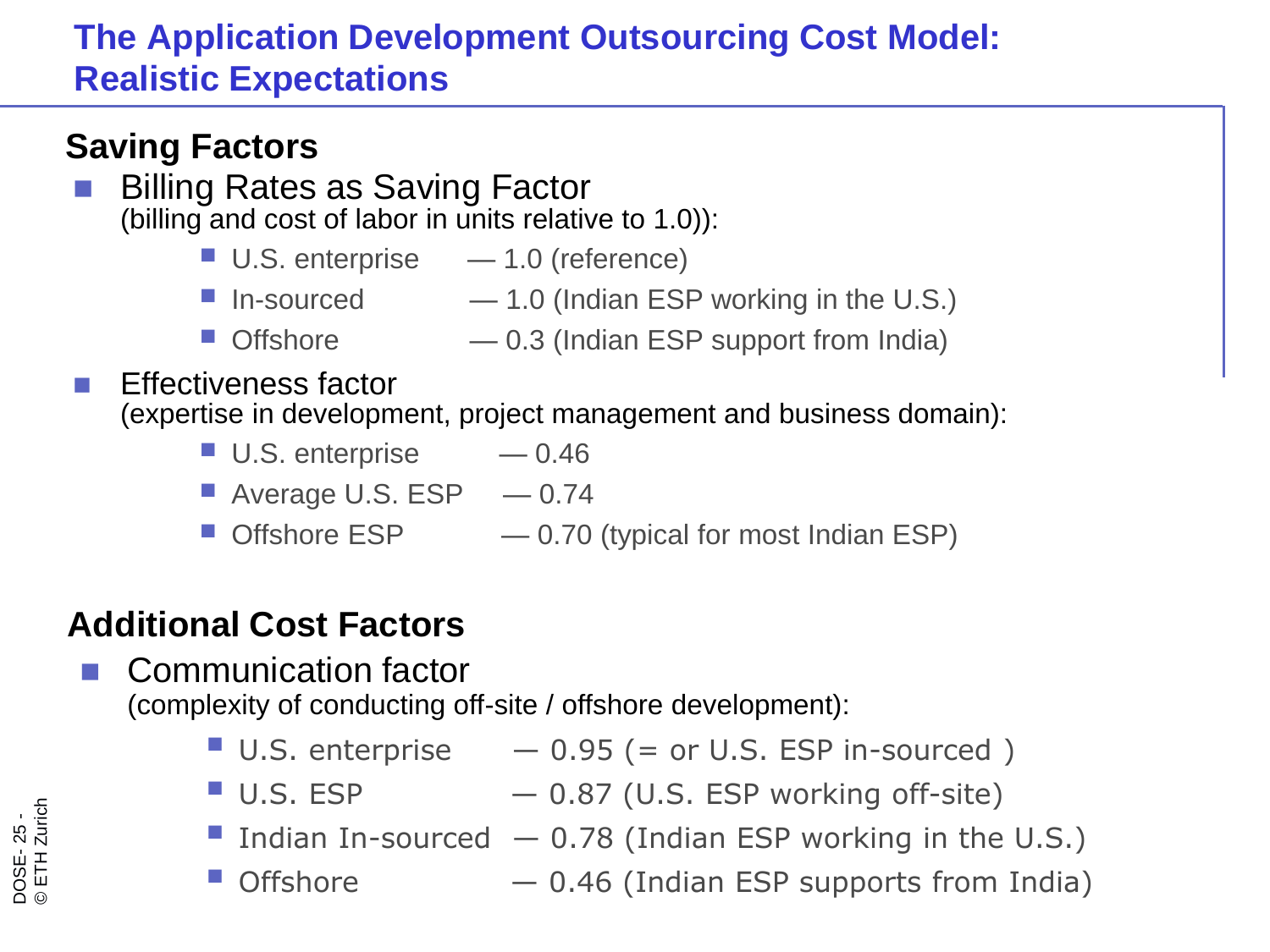|                           | On-site (% of<br>phase's efforts)                                                                                  | 100%     | 60%    | 30%            | 30%       | 80%                   | 100%              |               |
|---------------------------|--------------------------------------------------------------------------------------------------------------------|----------|--------|----------------|-----------|-----------------------|-------------------|---------------|
| <b>Example:</b>           |                                                                                                                    |          |        |                |           |                       |                   |               |
|                           |                                                                                                                    | Analysis | Design |                | Unit test |                       | <b>Deployment</b> |               |
|                           |                                                                                                                    |          | Design | Construction   | Unit test | <b>System</b><br>test |                   |               |
|                           |                                                                                                                    |          |        |                |           |                       |                   |               |
|                           | Off-site (% of<br>phase's efforts)                                                                                 | 0%       | 40%    | 70%            | 70%       | 20%                   | 0%                | <b>Totals</b> |
|                           | Staff (full-time<br>equivalents)                                                                                   | 6        | 8      | 7              | 5.        | 6                     | 5                 | 37            |
|                           | Time (months)                                                                                                      | 2.5      | 4      | 7 <sup>1</sup> | 4         | 3                     | 3.                | 23.5          |
|                           | <b>Allocation of Efforts</b><br><b>Across Phases</b><br>$(man-months =$<br>staff x time)                           | 15       | 32     | 49             | 20        | 18                    | 15                | 149           |
|                           | <b>Allocation of Efforts</b><br>Across Phases (%)                                                                  | 10%      | 21%    | 33%            | 13%       | 12%                   | 10%               | 100%          |
|                           | <b>Allocation of Off-Site</b><br><b>Efforts Across Phases</b><br>(man-months = efforts<br>on a phase x off-site %) | 0        | 12.8   | 34.3           | 14        | 3.6                   | 0                 | 64.7          |
|                           | <b>Allocation of Off-Site</b><br><b>Efforts Across Phases</b>                                                      | 0%       | 9%     | 23%            | 9%        | 2%                    | 0%                | 43%           |
| DOSE-26 -<br>© ETH Zurich | <b>Allocation of On-Site</b><br><b>Efforts Across Phases</b><br>(man-months = efforts<br>on a phase x on-site %)   | 15       | 19.2   | 14.7           | 6         | 14.4                  | 15                | 84.3          |
|                           | <b>Allocation of On-Site</b><br><b>Efforts Across Phases</b>                                                       | 10%      | 13%    | 10%            | 4%        | 10%                   | 10%               | 57%           |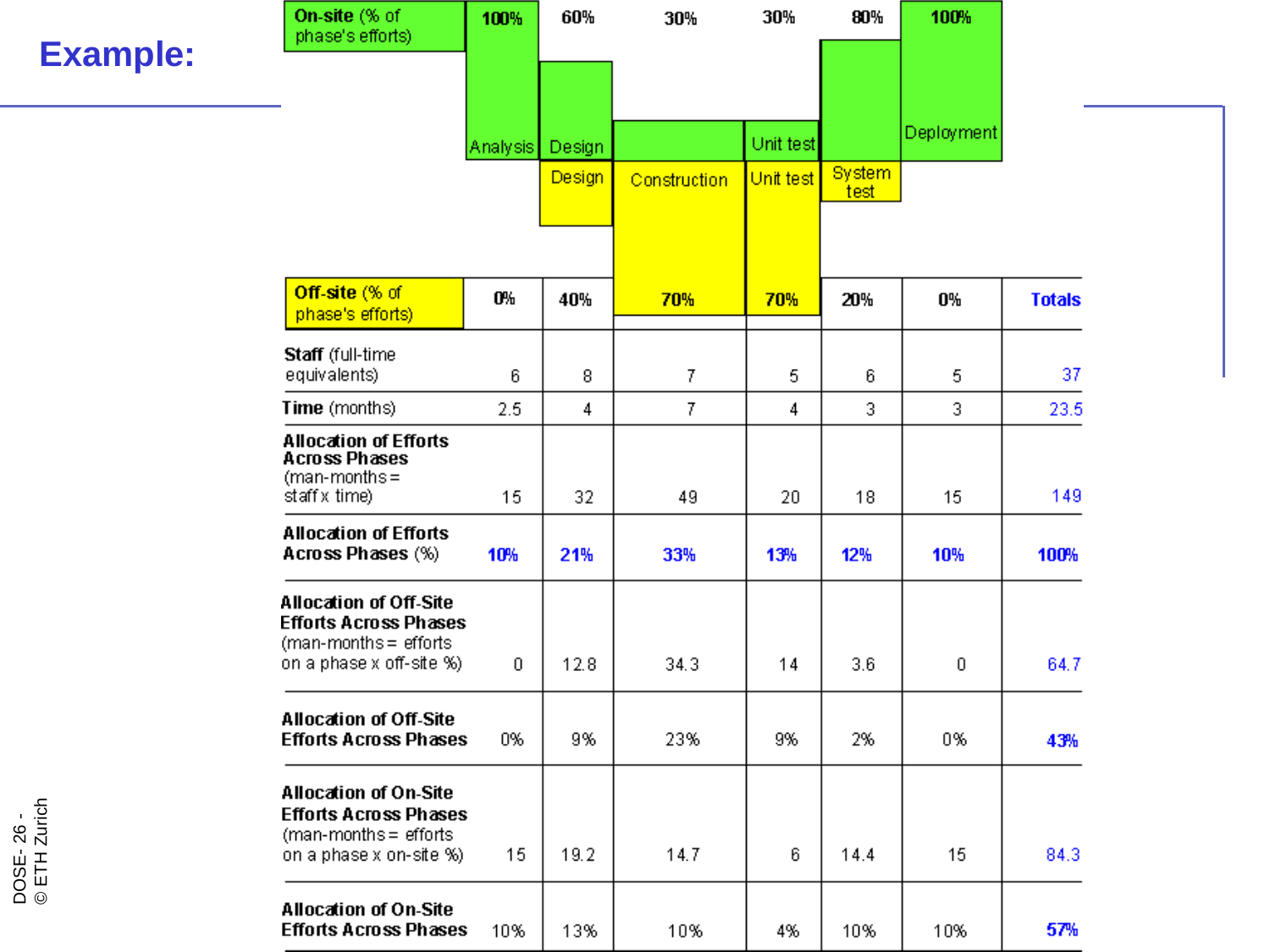| <b>Choices for the Off-Site Part of Project:</b> |                              |                               |  |  |  |  |  |
|--------------------------------------------------|------------------------------|-------------------------------|--|--|--|--|--|
| <b>U.S. enterprise</b><br>(reference)            | <b>Indian ESP</b><br>on-site | <b>Indian ESP</b><br>off-site |  |  |  |  |  |
| <b>Billing rates</b><br>$-1.0$                   | $-0.95$                      | $-0.3$                        |  |  |  |  |  |
| <b>Effectiveness factor</b> $- 0.46$             | $-0.70$                      | $-0.70$                       |  |  |  |  |  |
| <b>Communic. factor</b> $-0.95$                  | $-0.78$                      | $-0.46$                       |  |  |  |  |  |

 Calculated Savings = Difference between cost of ESP and U.S. enterprise for executing the same project part.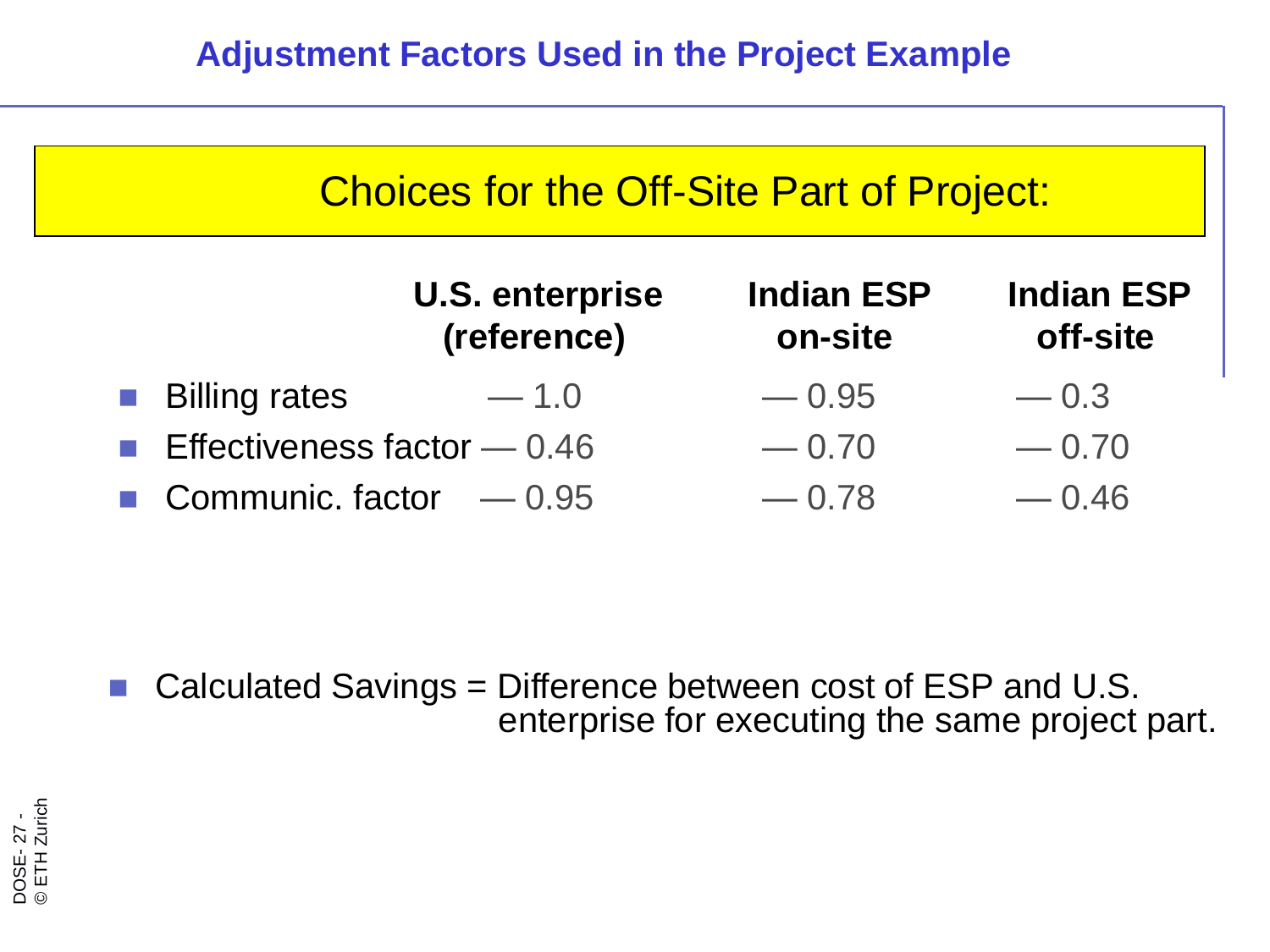#### **The Realistic Picture of Savings**

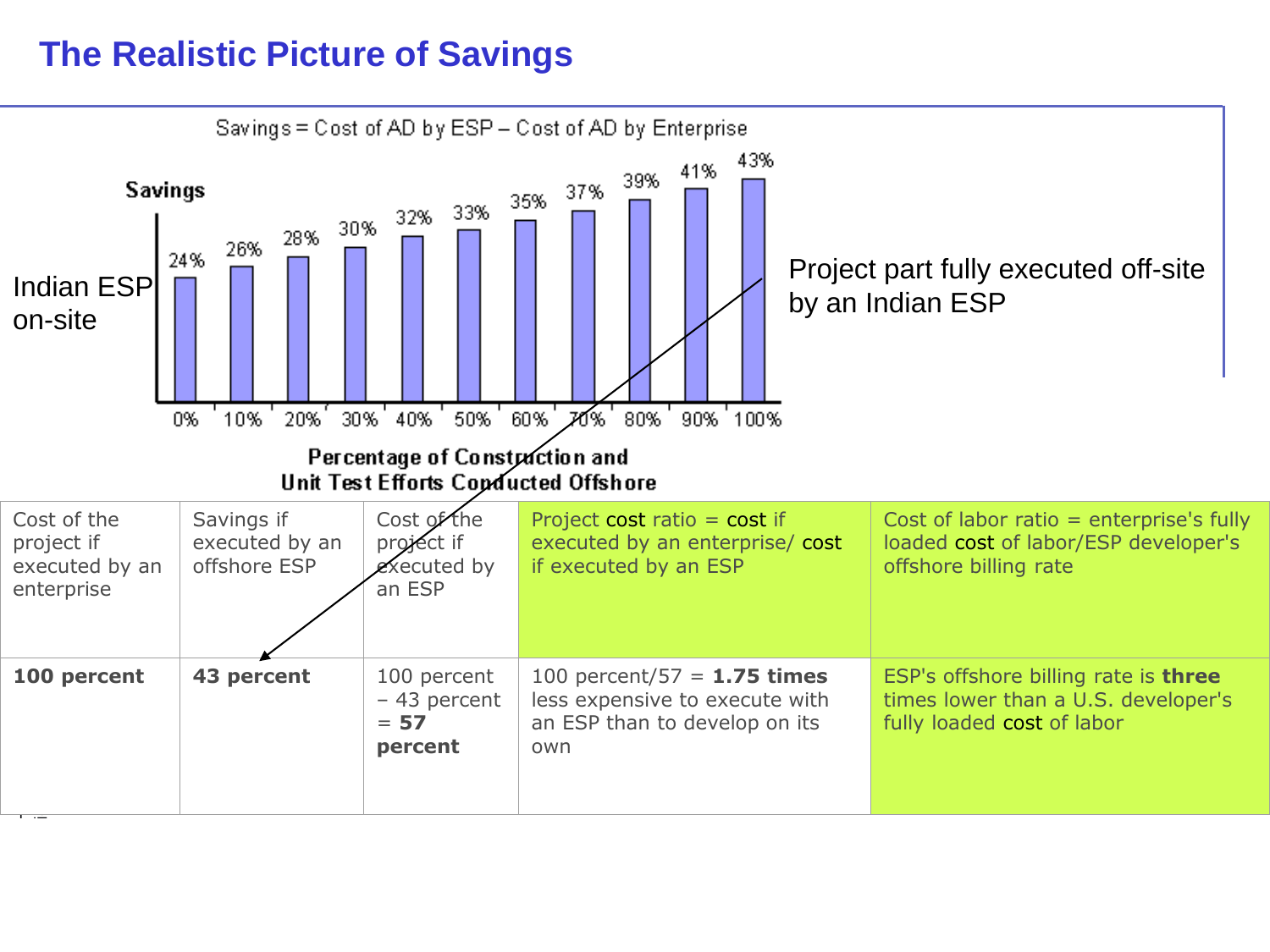

Savings = Cost of AD by ESP - Cost of AD by Enterprise

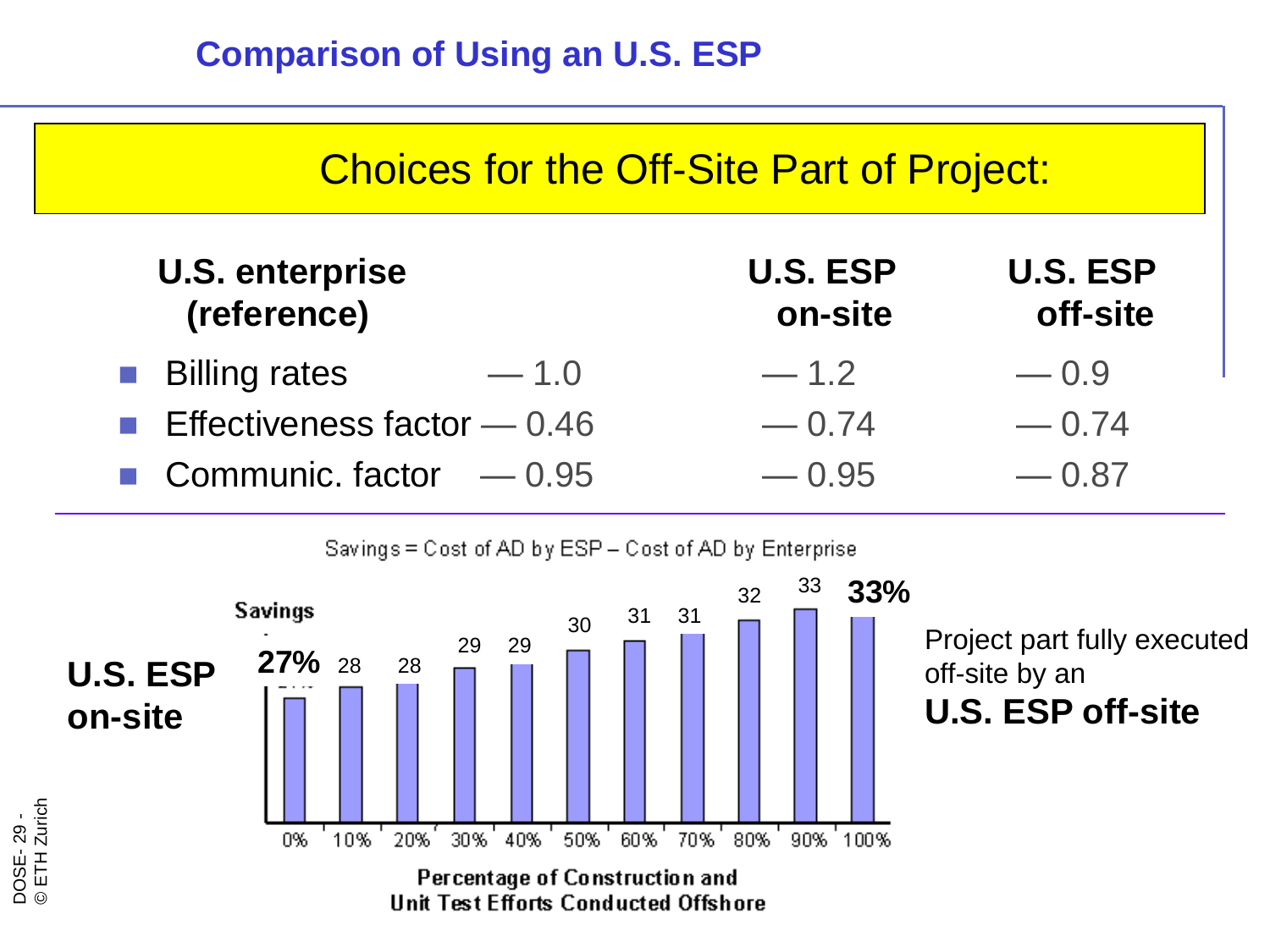#### **Example: Typical Split in IT Offshoring Projects**

|             | <b>Split</b><br>in. | <b>By Bank</b>                                |                       |     |               | <b>By Provider</b>              |     |     |
|-------------|---------------------|-----------------------------------------------|-----------------------|-----|---------------|---------------------------------|-----|-----|
|             | <b>Phase</b>        |                                               |                       |     | Project Phase |                                 |     |     |
|             | 2%                  | 90%                                           | <b>Setup</b>          |     | 10%           | 0%                              |     |     |
|             | 8%                  | 90%                                           | <b>Initialization</b> |     | 0%<br>10%     |                                 |     |     |
| Development | 15%                 | 70%                                           | <b>System Design</b>  |     | 20%           | 10%                             |     |     |
|             | 15%                 |                                               |                       | 15% | 20%           | <b>Detailed Design</b>          | 65% |     |
|             | 30%                 |                                               |                       | 10% | 10%           | <b>Build</b>                    |     | 80% |
|             | 12%                 |                                               |                       | 10% | 10%           | <b>Assembly Test</b>            | 80% |     |
|             | 8%                  |                                               | 30%                   |     | 30%           | Integr. Test                    | 40% |     |
|             | 5%                  | 70%                                           | <b>Accept. Test</b>   |     | 15%           | 5%                              |     |     |
|             | 5%                  | 80%                                           | <b>Deployment</b>     |     |               |                                 |     |     |
|             | 40%                 |                                               | 30%                   |     | 10%           | <b>Enhancements</b>             | 60% |     |
| Maintenance | 10%                 |                                               |                       | 20% | 10%           | <b>Technical Upgrades</b>       |     | 70% |
|             | 10%                 |                                               |                       | 20% |               | <b>Performance Tuning</b>       |     | 70% |
|             | 40%                 |                                               | 30%                   |     | $10\%$        | <b>Fix on Fail</b>              | 60% |     |
|             |                     | Standard split 35/65 for Software Development |                       |     |               | Provider onsite/offshore: 25/75 |     |     |

evelopment of work 28/72 for Maintenance

вне/онзпоге. Provider onsite/offshore: 15/85

Legend: Inhouse Onsite **Offsite**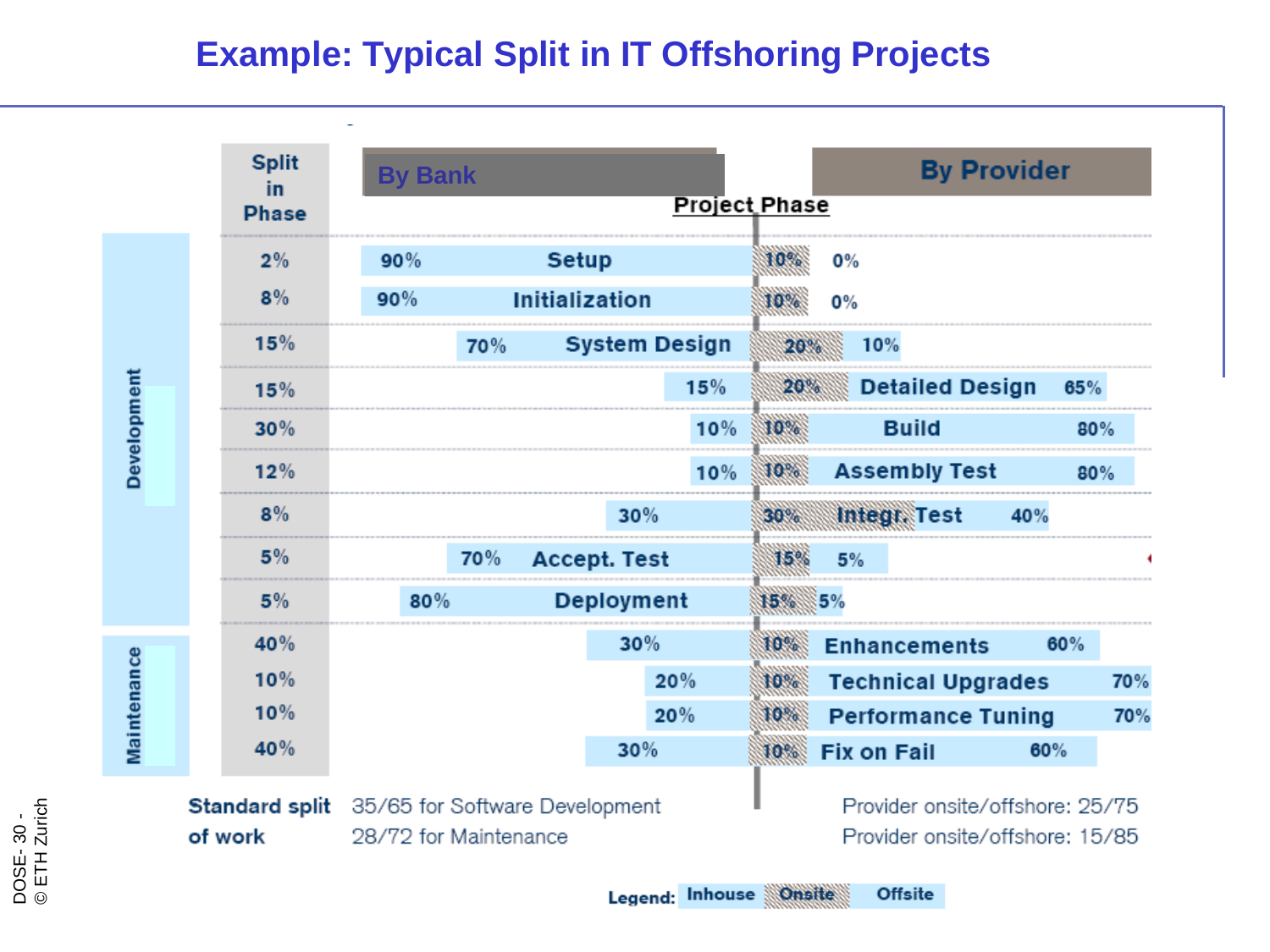#### **How Effectiveness Compensates for High Billing Rates**



Increased effectiveness in western countries **Outsourcing within the U.S.** can outrange cheap labor cost in India